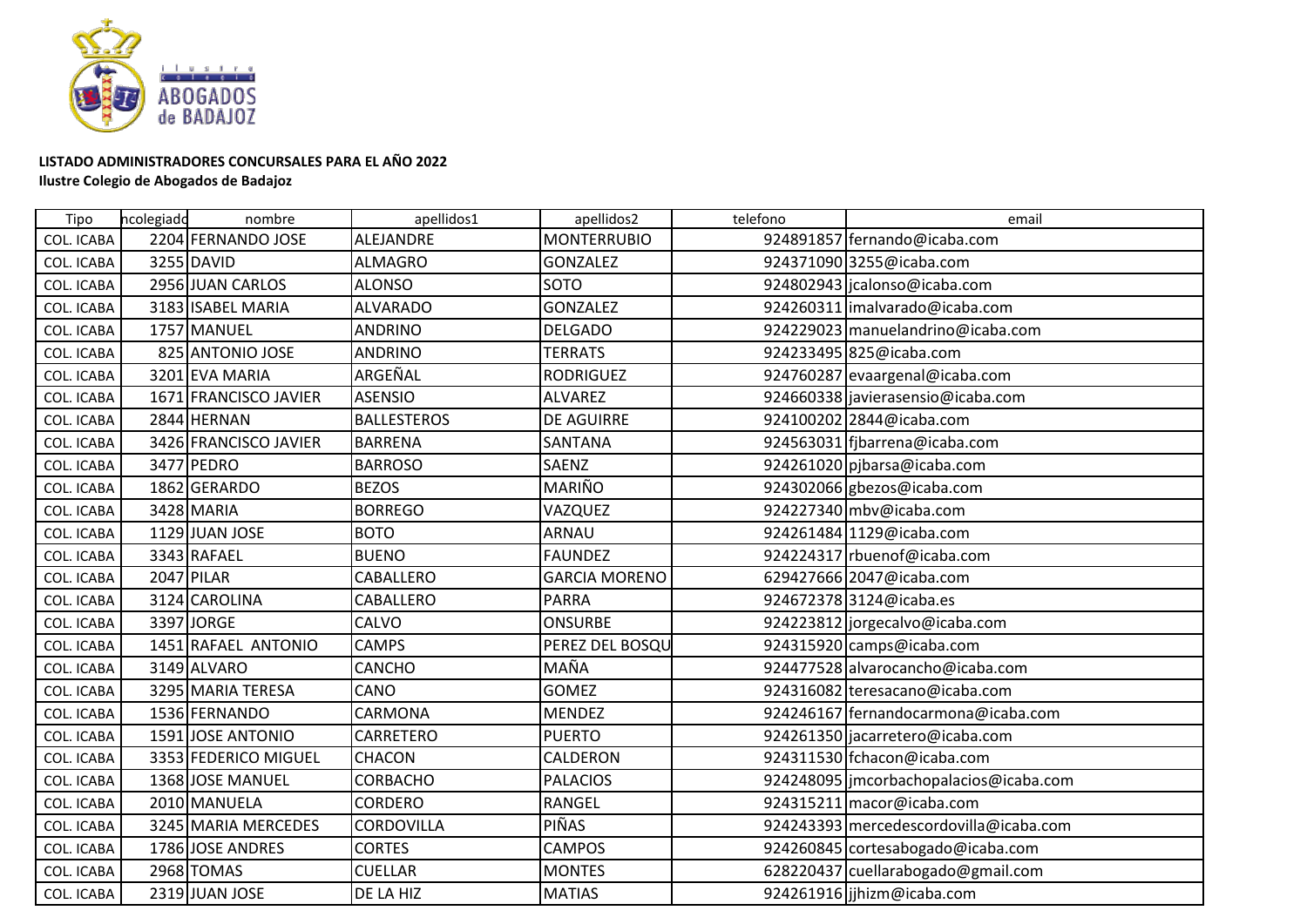| <b>COL. ICABA</b> |           | 3633 RAQUEL           | DE PRADO                  | <b>NARCISO</b>   | 924222640 rprado@icaba.com             |
|-------------------|-----------|-----------------------|---------------------------|------------------|----------------------------------------|
| <b>COL. ICABA</b> | 1937 LUIS |                       | <b>DE VERA</b>            | <b>MUSLERA</b>   | 924234799 luisdevera@icaba.com         |
| <b>COL. ICABA</b> |           | 2623 JOSE MARIA       | <b>DEL POZO</b>           | <b>PIRIS</b>     | 626561273 delpozo@icaba.com            |
| <b>COL. ICABA</b> |           | 3359 JUAN ANTONIO     | <b>DIAZ AMBRONA</b>       | CANCHO           | 924222880 juandiazambrona@icaba.com    |
| COL. ICABA        |           | 1987 PEDRO            | <b>DIAZ</b>               | <b>AUNION</b>    | 622391480 pdiaza@icaba.com             |
| COL. ICABA        |           | 2740 JOSE LUIS        | <b>DIAZ</b>               | SANCHEZ          | 924100829 jldiaz@icaba.com             |
| <b>COL. ICABA</b> |           | 2318 MANUEL           | <b>DIAZ</b>               | <b>SANGUINO</b>  | 924232900 diazsanguino@icaba.com       |
| <b>COL. ICABA</b> |           | 3082 RICARDO JESUS    | <b>DOMINGUEZ</b>          | <b>ROSARIO</b>   | 924580484 ricabogdr@icaba.com          |
| COL. ICABA        |           | 2925 FRANCISCO JESUS  | <b>ELIAS</b>              | <b>MESIAS</b>    | 924660893 despacho.elias@icaba.com     |
| <b>COL. ICABA</b> |           | 3303 FRANCISCO JAVIER | <b>ESPADA</b>             | <b>GUERRERO</b>  | 662065935   pacoespada@icaba.com       |
| <b>COL. ICABA</b> |           | 2877 LUIS MARIA       | <b>ESTEBAN</b>            | <b>RISUEÑO</b>   | 661617296 luisesteban@icaba.com        |
| <b>COL. ICABA</b> |           | 1376 EDUARDO JOSE     | <b>EXPOSITO</b>           | VAZ              | 924248166 eexpositov@icaba.com         |
| <b>COL. ICABA</b> |           | 2089 ANTONIA ANGELES  | FERNANDEZ                 | CARMONA          | 924236353 aafc@icaba.com               |
| <b>COL. ICABA</b> |           | 1333 JULIO            | <b>FERNANDEZ DE SORIA</b> | <b>PANTOJA</b>   | 646951363 julio@icaba.com              |
| COL. ICABA        |           | 1651 JOSE ANTONIO     | FERNANDEZ                 | GUILL            | 924310811 jafguill@icaba.com           |
| <b>COL. ICABA</b> |           | 2140 CARLOS           | <b>FRANCO</b>             | <b>DOMINGUEZ</b> | 924246688 carlosfranco@icaba.com       |
| COL. ICABA        |           | 3049 SARA             | <b>GAMERO</b>             | <b>TREJO</b>     | 924262085 sgamero@icaba.com            |
| COL. ICABA        |           | 2416 EVA MARIA        | <b>GARCIA</b>             | <b>ALEGRE</b>    | 924257354 egalegre@icaba.com           |
| COL. ICABA        |           | 2415 ANGEL            | <b>GARCIA</b>             | CALLE            | 924523300 2415@icaba.com               |
| COL. ICABA        |           | 3387 ANA MARIA        | <b>GARCIA</b>             | CALVO            | 924984778 agarciacalvo@icaba.com       |
| COL. ICABA        |           | 2554 JOSE FERNANDO    | <b>GARCIA</b>             | <b>ESPINOSA</b>  | 924232797   jfgarciaespinosa@icaba.com |
| <b>COL. ICABA</b> |           | 1754 ISABEL MARIA     | <b>GARCIA</b>             | <b>RAMOS</b>     | 924525301   igarciaramos@icaba.com     |
| <b>COL. ICABA</b> |           | 2049 JOSE ANTONIO     | <b>GARCIA</b>             | <b>RAMOS</b>     | 924236324 garciaramos@icaba.com        |
| <b>COL. ICABA</b> |           | 2476 NURIA            | <b>GARCIA</b>             | <b>RODRIGUEZ</b> | 924530294 abogadangarcia@icaba.com     |
| COL. ICABA        |           | 1615 JOSE RAMON       | <b>GARCIA</b>             | <b>SALAS</b>     | 924221218 jrgsalas@icaba.com           |
| <b>COL. ICABA</b> |           | 3539 MARTA            | <b>GARCIA</b>             | <b>TRUJILLO</b>  | 924985757 martagtrujillo@icaba.com     |
| <b>COL. ICABA</b> |           | 3256 MARIA FERNANDA   | <b>GARCIA</b>             | <b>VEGA</b>      | 924664687 mariag@icaba.com             |
| COL. ICABA        |           | 1909 MARIA JESUS      | <b>GARLITOS</b>           | <b>ZORRO</b>     | 924246634 garlitos@icaba.com           |
| COL. ICABA        |           | 1276 MATEO            | <b>GIRALT</b>             | <b>RAMIREZ</b>   | 609344519 mateogiralt@icaba.com        |
| COL. ICABA        |           | 1184 DIEGO SEBASTIAN  | <b>GODOY</b>              | <b>MASA</b>      | 924250511 dgodoym@icaba.com            |
| <b>COL. ICABA</b> |           | 1062 EMILIO           | <b>GOMEZ</b>              | CANSECO          | 924800360 egomezcanseco@icaba.com      |
| COL. ICABA        |           | 1302 CRUZ ANTONIO     | GOMEZ                     | <b>CORONEL</b>   | 924843018 gomezcoronel@icaba.com       |
| COL. ICABA        |           | 3376 JUAN MANUEL      | <b>GOMEZ</b>              | <b>GALINDO</b>   | 687522062   jmgomez@icaba.com          |
| COL. ICABA        |           | 1881 RAFAEL           | GOMEZ                     | <b>RODRIGUEZ</b> | 924492429 rgr@icaba.com                |
| COL. ICABA        |           | 3347 GUSTAVO          | <b>GOMEZ</b>              | VAZQUEZ          | 924200118 gustavogomez@icaba.com       |
| COL. ICABA        |           | 1788 JUAN GINES       | GONZALEZ                  | CAYERO           | 924427271 jginesgonzalez@icaba.com     |
| COL. ICABA        |           | 1934 JACINTO          | GONZALEZ                  | CERRO            | 924866861 1934@icaba.com               |
| COL. ICABA        |           | 3125 MARIA CARMEN     | <b>GONZALEZ</b>           | <b>JARIEGO</b>   | 924672378 3125@icaba.com               |
| COL. ICABA        |           | 3114 MARIA ELENA      | <b>GONZALEZ</b>           | <b>LAVADO</b>    | 924314031 elenagonzalez@icaba.com      |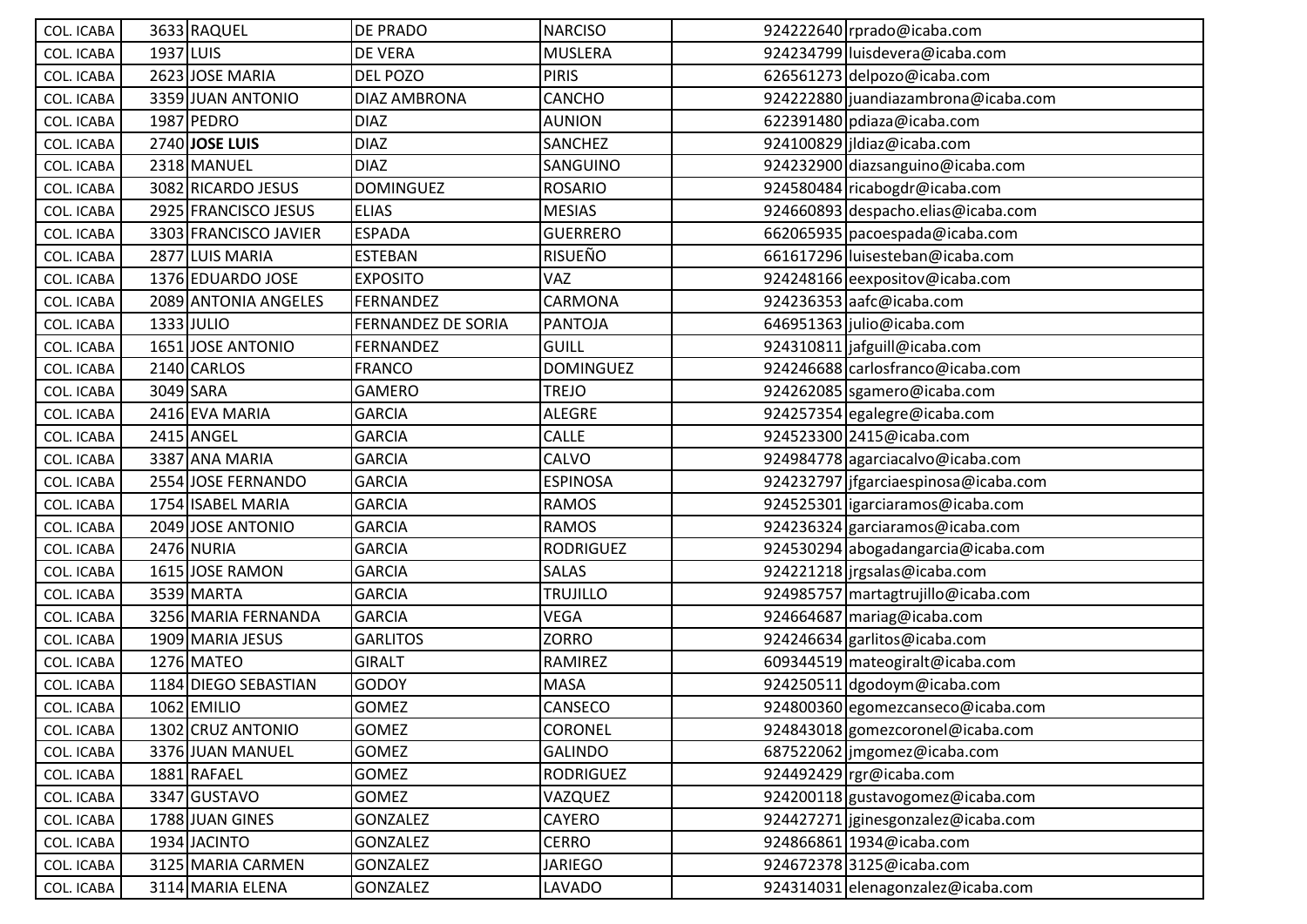| COL. ICABA        |           | 2462 MIGUEL ANGEL     | <b>GONZALEZ</b>  | <b>ORTIZ</b>     |           | 924261752 2462@icaba.com               |
|-------------------|-----------|-----------------------|------------------|------------------|-----------|----------------------------------------|
| COL. ICABA        |           | 2213 JOSE MARIA       | GONZALEZ-HABA    | SANCHEZ-MERA     |           | 924223592 gonzalez-haba@icaba.com      |
| COL. ICABA        |           | 2737 ANTONIO JOSE     | <b>HERMOSO</b>   | ORTIZ            |           | 924687510 anthermoso@icaba.com         |
| <b>COL. ICABA</b> |           | 2042 ALBERTO          | HERNANDEZ        | <b>GALLARDO</b>  |           | 607876121 alhergal@icaba.com           |
| COL. ICABA        | 1578 LUIS |                       | <b>HURTADO</b>   | <b>GARCIA</b>    |           | 924665655   Ihurtado.ihd@icaba.com     |
| <b>COL. ICABA</b> |           | 1016 MANUEL MARIA     | <b>HURTADO</b>   | <b>GARCIA</b>    |           | 924803495 mmhurtado@icaba.com          |
| COL. ICABA        |           | 1449 LEANDRO          | <b>IZQUIERDO</b> | <b>MORA</b>      | 924665655 |                                        |
| COL. ICABA        |           | 3371 CRISTINA         | <b>LEON</b>      | <b>POLO</b>      |           | 677047963 c.leonpolo@icaba.com         |
| <b>COL. ICABA</b> |           | 2326 MARIA JOSE       | LOPEZ            | <b>ORDIALES</b>  |           | 924221396 mjlordiales@icaba.com        |
| COL. ICABA        |           | 905 ABEL              | OPEZ-COLCHERO    | AGUDO            |           | 924310800 abellopezcolchero@icaba.com  |
| <b>COL. ICABA</b> |           | 895 ANTONIO           | LOPEZ-LAGO       | <b>ROMERO</b>    | 924311152 |                                        |
| <b>COL. ICABA</b> |           | 3171 DIEGO JOSE       | LORIDO           | <b>RODRIGUEZ</b> |           | 924200203 diegolorido@icaba.es         |
| COL. ICABA        |           | 3378 FRANCISCO        | <b>MALPICA</b>   | <b>NOGALES</b>   |           | 924233138 fmalpica@icaba.com           |
| COL. ICABA        |           | 2658 ANGEL FERNANDO   | <b>MANZANO</b>   | SANCHEZ          |           | 924301103 amanzanos@icaba.com          |
| COL. ICABA        |           | 1582 TOMAS JESUS      | <b>MARIN</b>     | <b>BARAHONA</b>  |           | 924803167 tmarin@icaba.com             |
| <b>COL. ICABA</b> |           | 1281 LUIS JOSE        | <b>MARIN</b>     | <b>HITA</b>      |           | 924273354 luismarin@icaba.com          |
| COL. ICABA        | 1220 LUIS |                       | <b>MARQUEZ</b>   | <b>PEREZ</b>     |           | 924249067 marquezgabex@icaba.com       |
| COL. ICABA        |           | 2969 LUIS JAVIER      | <b>MARTIN</b>    | ALBARRAN         |           | 924233868 luismartinalbarran@icaba.com |
| COL. ICABA        |           | 3266 EMILIO JOSE      | <b>MARTINEZ</b>  | <b>RODRIGUEZ</b> |           | 686965789 emartinezrod@icaba.com       |
| COL. ICABA        |           | 3058 OSCAR            | <b>MAURI</b>     | LOPEZ            |           | 653845895 omauri@icaba.com             |
| COL. ICABA        |           | 3166 GUADALUPE        | <b>MENA</b>      | FERNANDEZ-HUER   |           | 635992131 guadalupemena@icaba.com      |
| COL. ICABA        | 3244 JOSE |                       | <b>MERCHAN</b>   | <b>BOTO</b>      |           | 924221991 3244@icaba.com               |
| <b>COL. ICABA</b> |           | 1666 JOSE MARIA       | <b>MONTES</b>    | <b>RUIZ</b>      |           | 660762686 josem.montes@icaba.com       |
| COL. ICABA        |           | 1385 JUAN FRANCISCO   | <b>MONTES</b>    | <b>RUIZ</b>      |           | 924221396 juanmontes@icaba.com         |
| <b>COL. ICABA</b> |           | 1995 FRANCISCO JAVIER | <b>MORCILLO</b>  | <b>RUEDA</b>     |           | 924801289 jmorcillor@icaba.com         |
| COL. ICABA        |           | 2821 JOSE LUIS        | <b>MURILLO</b>   | <b>GOMEZ</b>     |           | 607806110 2821@icaba.com               |
| COL. ICABA        |           | 3076 REMEDIOS         | <b>NAVARRO</b>   | DE PRADO         |           | 616341199 30769@icaba.com              |
| COL. ICABA        |           | 964 MANUEL            | <b>NIETO</b>     | <b>PEREZ</b>     |           | 924662763 m.nietoperez@icaba.com       |
| COL. ICABA        |           | 1203 JOSE MARIA       | <b>NOGALES</b>   | CERRATO          |           | 924800285 nogal000@icaba.com           |
| <b>COL. ICABA</b> |           | 2850 FRANCISCO JAVIER | NUÑEZ            | FERREIRA         |           | 924262085 nunez@icaba.com              |
| COL. ICABA        |           | 1058 ANGEL            | <b>OLIVERA</b>   | <b>RODRIGUEZ</b> |           | 924310057 angelolivera@icaba.com       |
| COL. ICABA        |           | 3097 JOSE TOMAS       | ORDOÑEZ          | <b>VALLE</b>     | 924441060 |                                        |
| COL. ICABA        |           | 758 FRANCISCO         | <b>ORTIZ</b>     | PERALTA          |           | 924664218 fortizpe@icaba.com           |
| COL. ICABA        |           | 3193 JORGE ANTONIO    | <b>PALACIOS</b>  | <b>RODRIGUEZ</b> |           | 924207304 jorgepalacios@icaba.com      |
| COL. ICABA        |           | 1316 FILOMENA         | PELAEZ           | <b>SOLIS</b>     |           | 677504265 filopelaez@icaba.com         |
| COL. ICABA        |           | 3054 JOSE LUIS        | PEREIRA          | MEGIA            |           | 924240975 jlpereira@icaba.com          |
| <b>COL. ICABA</b> |           | 2543 JOSE ALBERTO     | PEREZ            | <b>ALVAREZ</b>   |           | 924662978 japa-abogado@icaba.com       |
| COL. ICABA        |           | 2709 LUCIANO          | PEREZ DE ACEVEDO | <b>PINNA</b>     |           | 924229048 lucianopap@icaba.com         |
| COL. ICABA        |           | 3265 JUAN VICENTE     | PEREZ            | GOMEZ            |           | 924275155 jvicente perez@icaba.com     |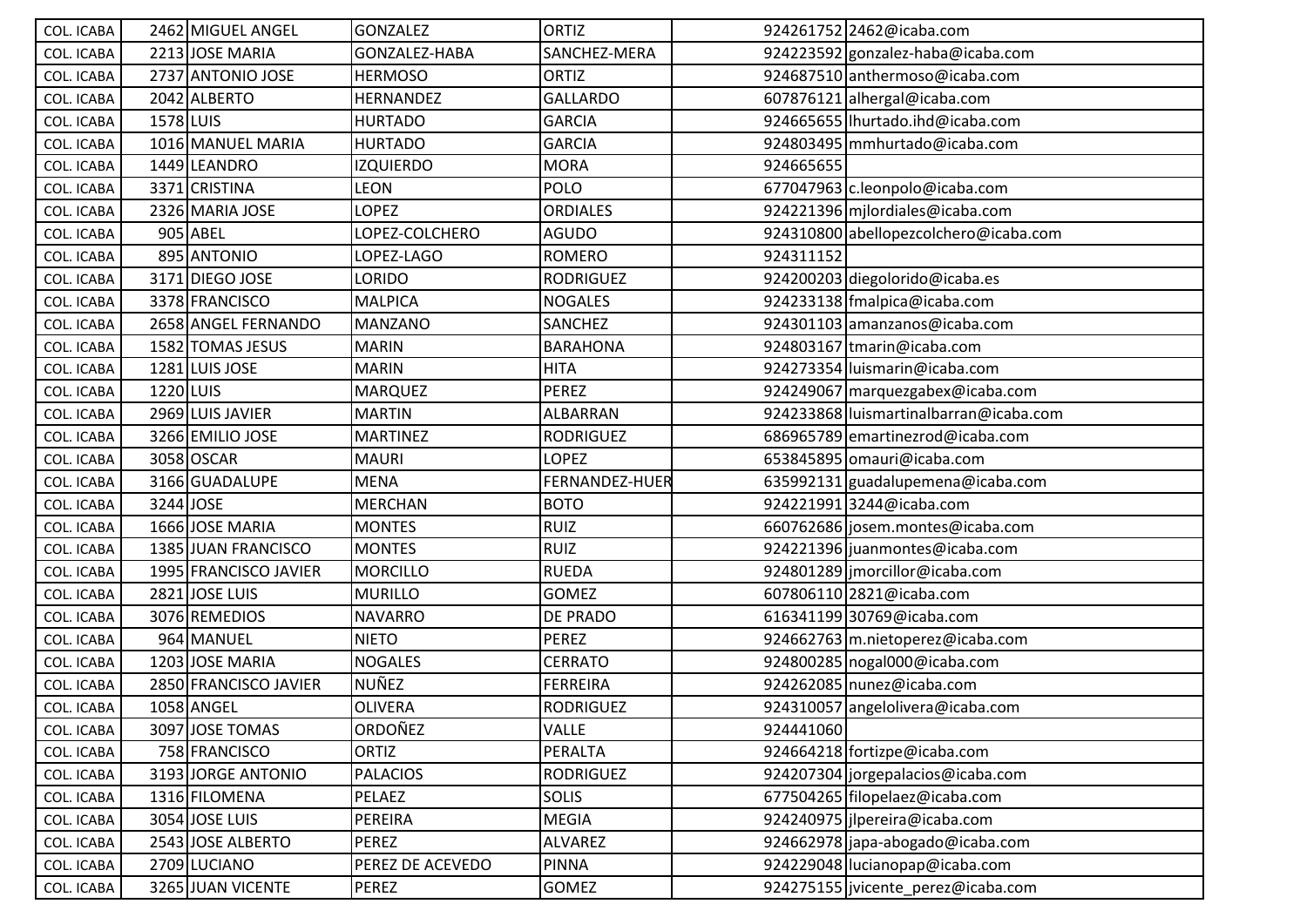| COL. ICABA        | 2609 LYDIA MARIA        | <b>PEREZ</b>          | PESSINI           |           | 924103782 perezpessini@icaba.com          |
|-------------------|-------------------------|-----------------------|-------------------|-----------|-------------------------------------------|
| COL. ICABA        | 2764 ANA MARIA          | PEREZ-FRADE           | DE PERALTA        |           | 924100202 anapfp@icaba.com                |
| COL. ICABA        | 2060 ANTONIO            | PESSINI               | <b>DIAZ</b>       |           | 924261273 apessini@icaba.com              |
| COL. ICABA        | 3669 JUAN CARLOS        | POZO                  | VILLANUEVA        |           | 924230951  jcpozo@icaba.com               |
| COL. ICABA        | 2960 JOSE MANUEL        | <b>PRADAS</b>         | GONZALEZ          |           | 924262085 pradas@icaba.com                |
| <b>COL. ICABA</b> | 1415 BARTOLOME          | QUERO                 | <b>DE SEVILLA</b> |           | 924452455 quero@icaba.com                 |
| COL. ICABA        | 3335 JOSE MARIA         | <b>REYNOLDS</b>       | SAAVEDRA          |           | 924259630 jmreynolds@icaba.com            |
| COL. ICABA        | 3631 FELIPE             | <b>RIVERA</b>         | PANIAGUA          |           | 924235761 f.rivera@icaba.com              |
| COL. ICABA        | 3104 FRANCISCO MIGUEL   | <b>RIVERA</b>         | SAAVEDRA          |           | 924254806 francisrivera.abogado@icaba.com |
| COL. ICABA        | 3288 PEDRO              | <b>RODENAS</b>        | <b>CORTES</b>     |           | 924959681 prodenasc@icaba.com             |
| COL. ICABA        | 3257JJOAQUIN            | <b>RODRIGUEZ</b>      | <b>GONZALEZ</b>   |           | 649840298 joaquinrodriguez@icaba.com      |
| COL. ICABA        | 3009 MANUEL DAVID       | <b>RODRIGUEZ</b>      | <b>HOLGUIN</b>    |           | 610794230 rodriguezholguin@icaba.com      |
| <b>COL. ICABA</b> | 2429 MARIA CARMEN       | <b>RODRIGUEZ</b>      | <b>QUIROS</b>     |           | 639450853 mcrquiros@icaba.com             |
| COL. ICABA        | 2599 IGNACIA DE LA CRUZ | <b>ROLLANO</b>        | <b>VISEDA</b>     |           | 615306839 irv@icaba.com                   |
| COL. ICABA        | 2593 BEGOÑA             | <b>RUBIO</b>          | PEREZ DE ACEVED   |           | 924224541 begonarubio@icaba.com           |
| COL. ICABA        | 2425 JOSE RAMON         | <b>RUBIO</b>          | PEREZ DE ACEVED   | 924261581 |                                           |
| COL. ICABA        | 3290 JOSE CARLOS        | <b>RUIZ</b>           | GONZALEZ          |           | 924201138 ruizglez@icaba.com              |
| <b>COL. ICABA</b> | 1994 PAULA              | <b>RUIZ</b>           | MUÑOZ             |           | 924801289 pruizm@icaba.com                |
| COL. ICABA        | 3485 <b>IRENE</b>       | <b>RUIZ</b>           | SANCHEZ           |           | 650368694 ireneruiz@icaba.com             |
| <b>COL. ICABA</b> | 2588 FRANCISCO JAVIER   | SALAZAR               | NUÑEZ             |           | 924247674 salazar@icaba.com               |
| COL. ICABA        | 3034 JOSE ALFONSO       | <b>SANCHEZ</b>        | <b>BENITEZ</b>    |           | 924670939 alfonsosanchez@icaba.com        |
| COL. ICABA        | 2993 MIGUEL ANGEL       | SANCHEZ               | <b>ESPERILLA</b>  |           | 924813634 javanos@icaba.com               |
| COL. ICABA        | 2215 MARIA LOURDES      | <b>SANCHEZ</b>        | FERNANDEZ         |           | 924090615 lourdesf@icaba.com              |
| COL. ICABA        | 1311 FRANCISCO          | SANCHEZ               | <b>GALLEGO</b>    |           | 924890586 pacosanchez@icaba.com           |
| <b>COL. ICABA</b> | 2644 GINES VICENTE      | <b>SANCHEZ</b>        | <b>RAMOS</b>      | 924220562 |                                           |
| <b>COL. ICABA</b> | 2804 ILDEFONSO JAVIER   | <b>SELLER</b>         | <b>RODRIGUEZ</b>  |           | 618971978 ildefonsoseller@icaba.com       |
| COL. ICABA        | 3360 MARIA TERESA       | <b>SERDIO</b>         | NAVARRETE         |           | 615379469 mserdio@icaba.com               |
| COL. ICABA        | 2817 ISMAEL SALVADOR    | <b>SOTO</b>           | <b>TEODORO</b>    |           | 924222288 issoto@icaba.com                |
| COL. ICABA        | 3247 CARMEN NEFER       | <b>SUAREZ BARCENA</b> | <b>CEREZO</b>     |           | 924672307 carmensb@icaba.com              |
| COL. ICABA        | 3248 RUTH               | <b>SUAREZ BARCENA</b> | <b>CEREZO</b>     |           | 924670027 rsubarce@icaba.com              |
| COL. ICABA        | 2051 MARIA REMEDIOS     | <b>SUAREZ BARCENA</b> | <b>MORA</b>       |           | 924667051 rsbarcena@icaba.com             |
| COL. ICABA        | 2879 BONIFACIA          | <b>SUAREZ</b>         | <b>SUAREZ</b>     |           | 629031812 bss@icaba.com                   |
| COL. ICABA        | 1637 ALVARO             | <b>TARIFA</b>         | SANCHEZ           |           | 924311821 solem@icaba.com                 |
| COL. ICABA        | 3354 ANTONIO            | TEJEDA                | <b>ENCINAS</b>    |           | 924261334 atejeda@icaba.com               |
| COL. ICABA        | 2986 FRANCISCO JAVIER   | <b>TELLEZ</b>         | VALDES            |           | 924207278 tellezabogados@icaba.com        |
| COL. ICABA        | 2592 AURORA             | <b>TENORIO</b>        | <b>CUBERO</b>     |           | 924663931 auroratenoriocubero@icaba.com   |
| COL. ICABA        | 2002 ANTONIO            | <b>TERRON</b>         | PEREZ             |           | 924530268 a.terron@icaba.com              |
| COL. ICABA        | 1631 JOSE JAVIER        | <b>TORRES</b>         | PEREDA            |           | 924220622 ijtorrespereda@icaba.com        |
| COL. ICABA        | 1765 JUAN               | VALLEJO               | CORDON            |           | 924221483 jvallejo@icaba.com              |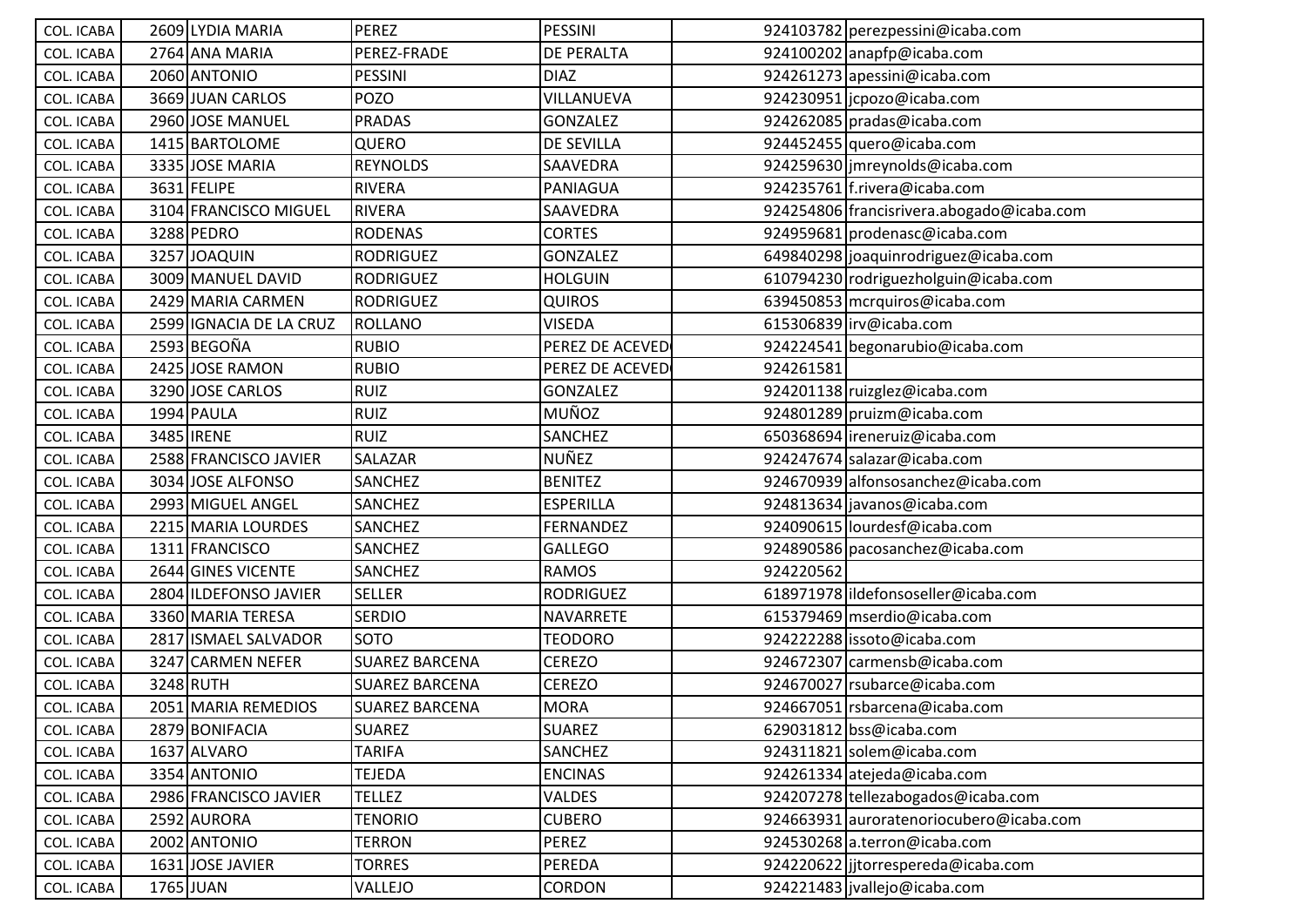| COL. ICABA        | 1555 MARIA ANGUSTIAS    | <b>VENTURA</b>         | <b>TIRADO</b>    | 924319159                                 |                                            |
|-------------------|-------------------------|------------------------|------------------|-------------------------------------------|--------------------------------------------|
| <b>COL. ICABA</b> | 2558 MARIA TERESA       | VIÑUELAS               | <b>ZAHINOS</b>   |                                           | 924952557 teresa.vinuelas@icaba.com        |
| COL. ICABA        | 3525 ALBERTO            | HERNANDEZ              | <b>MARTINEZ</b>  |                                           | 699193341 3525@icaba.com                   |
| <b>COL. ICABA</b> | 3524 ANGEL FELIPE       | CORODVILLA             | PIÑAS            |                                           | 648770003 3524@icaba.com                   |
| COL. ICABA        | 3161 MARIA DEL MAR      | <b>MENDOZA</b>         | <b>PEREZ</b>     |                                           | 6168562273161@icaba.com                    |
| COL. ICABA        | 3563 RAUL               | MONTAÑO                | <b>HERMOSELL</b> |                                           | 669927627 3563@icaba.com                   |
| COL. ICABA        | 3476 NOEMI              | CALAMONTE              | <b>CUELLO</b>    |                                           | 649870483 3476@icaba.com                   |
| COL. ICABA        | 3557 MARIA DEL CARMEN   | <b>REYES</b>           | ANGULO           |                                           | 659932939 3557@icaba.com                   |
| COL. ICABA        | 3823 GUADALUPE          | <b>GARCIA</b>          | ARNELA           |                                           | 645812284 garciaarnela@hotmail.com         |
| COL. ICABA        | 3826 LUIS IGNACIO       | <b>HERNANDEZ</b>       | <b>MARTINEZ</b>  |                                           | 645268430 3826@icaba.com                   |
| <b>COL. ICABA</b> | 3551 ABEL JESUS         | <b>HERNANDEZ</b>       | <b>CONTADOR</b>  |                                           | 621030841 3551@icaba.com                   |
| COL. ICABA        | 3725 TEODORO            | <b>PEREZ</b>           | <b>GARCIA</b>    |                                           | 644386907 teodoro@icaba.com                |
| COL. ICABA        | 3655 DIEGO DE JESUS     | <b>GARCIA</b>          | <b>GARCIA</b>    |                                           | 685856778 3655@icaba.com                   |
| COL. ICABA        | 4053 AZAHARA            | <b>POZO</b>            | <b>GOMEZ</b>     |                                           | 627754249 4053@icaba.com                   |
| COL. ICABA        | 3073 ALICIA             | <b>BORREGO</b>         | HERNANDEZ        |                                           | 626146814 3073@icaba.com                   |
| <b>COL. ICABA</b> | 3929 JAVIER             | PANADERO               | ALBURQUERQUE     |                                           | 629210290 fipanadero@institutoconcursal.es |
| COL. ICABA        | 3231 JJUAN FRANCISCO    | <b>ORTIZ</b>           | <b>ALESON</b>    |                                           | 636355175 3231@icaba.com                   |
| COL. ICABA        | 3326 PEDRO              | <b>ACEDO</b>           | CAÑAMERO         |                                           | 677022622 3326@icaba.com                   |
| COL. ICABA        | 2063 JULIAN CARLOS      | <b>SUERO</b>           | <b>MORENO</b>    | 924315818-638373703  julian@gruposumo.com |                                            |
| COL. ICABA        | 1936 MANUEL ALFONSO     | <b>PALACIOS</b>        | <b>MIRANDA</b>   |                                           | 639854529 1936@icaba.com                   |
| P.FISICA          | <b>JOSE MARIA DEL</b>   | <b>CARRE</b>           | DIAZ-GALVEZ      |                                           | 917451923   jc@delcarre.com                |
| P.FISICA          | SANTIAGO                | PLA                    | <b>PASCUAL</b>   |                                           | 650452603 spla@ockhama.ac                  |
| P.FISICA          | MIGUEL ANGEL            | <b>MANZANO</b>         | <b>RODRIGUEZ</b> |                                           |                                            |
| P.FISICA          | <b>JOSE LUIS</b>        | COBO                   | ARAGONESES       |                                           | 984280928 P.COBO@ILPGLOBAL.ES              |
| P.FISICA          | <b>LUIS AURELIO</b>     | <b>MARTIN</b>          | <b>BERNARDO</b>  |                                           | 913191212 luis.martin@abencys.com          |
| P.FISICA          | PEDRO BAUTISTA          | <b>MARTIN</b>          | <b>MOLINA</b>    | 917587512                                 |                                            |
| P.FISICA          | <b>JOSE ANTONIO</b>     | SANCHEZ                | <b>PEREZ</b>     |                                           | 917160414 sanperhouse@yahoo.es             |
| P.FISICA          | <b>CRISTINA</b>         | GONZALEZ               | <b>PEREZ</b>     |                                           | 915775107 cgonzalez@acgcabogados.com       |
| P.FISICA          | M MERCEDES              | <b>GARCIA</b>          | <b>CAMPOS</b>    |                                           | 648123560 mg@ccarreteropartners.com        |
| P.FISICA          | <b>MANUELA</b>          | <b>SERRANO</b>         | SANCHEZ          |                                           | 914354825 info@cecamagan.com               |
| P.FISICA          | MARIA NIEVES            | <b>GOMEZ DE SEGURA</b> | <b>SANCHEZ</b>   |                                           | 915627553 nieves@gomezdeseguraabogados.com |
| P.FISICA          | MARIA BEGOÑA            | <b>LUCAS</b>           | ARENALES         |                                           | 915627553 blucas@blucas.es                 |
| P.FISICA          | JOSÉ LUIS               | <b>SAN ROMÁN</b>       | <b>MANSO</b>     | 923211353                                 |                                            |
| P.FISICA          | <b>JUDITH</b>           | <b>BAILON</b>          | SANCHEZ          |                                           | 915568312 jbailon@verdesabogados.com       |
| P.FISICA          | <b>FRANCISCO ANDRES</b> | <b>VELASCO</b>         | <b>DIAZ</b>      |                                           | 924983777 favel@hotmail.com                |
| P.FISICA          | <b>JOSE</b>             | VIÑUELAS               | <b>ZAHINOS</b>   | 927627362                                 |                                            |
| P.FISICA          | <b>JOAQUIN</b>          | SANCHEZ                | <b>CABIDO</b>    | 924207304                                 |                                            |
| P.FISICA          | MARIA DEL VAL           | <b>MAYORAL</b>         | ARRIBAS          |                                           | 691735453 vma@valmaasesores.es             |
| P.FISICA          | <b>MANUEL JESUS</b>     | <b>CALERO</b>          | GARCÍA           |                                           | 984280928 M.CALERO@ILPLOBAL.ES             |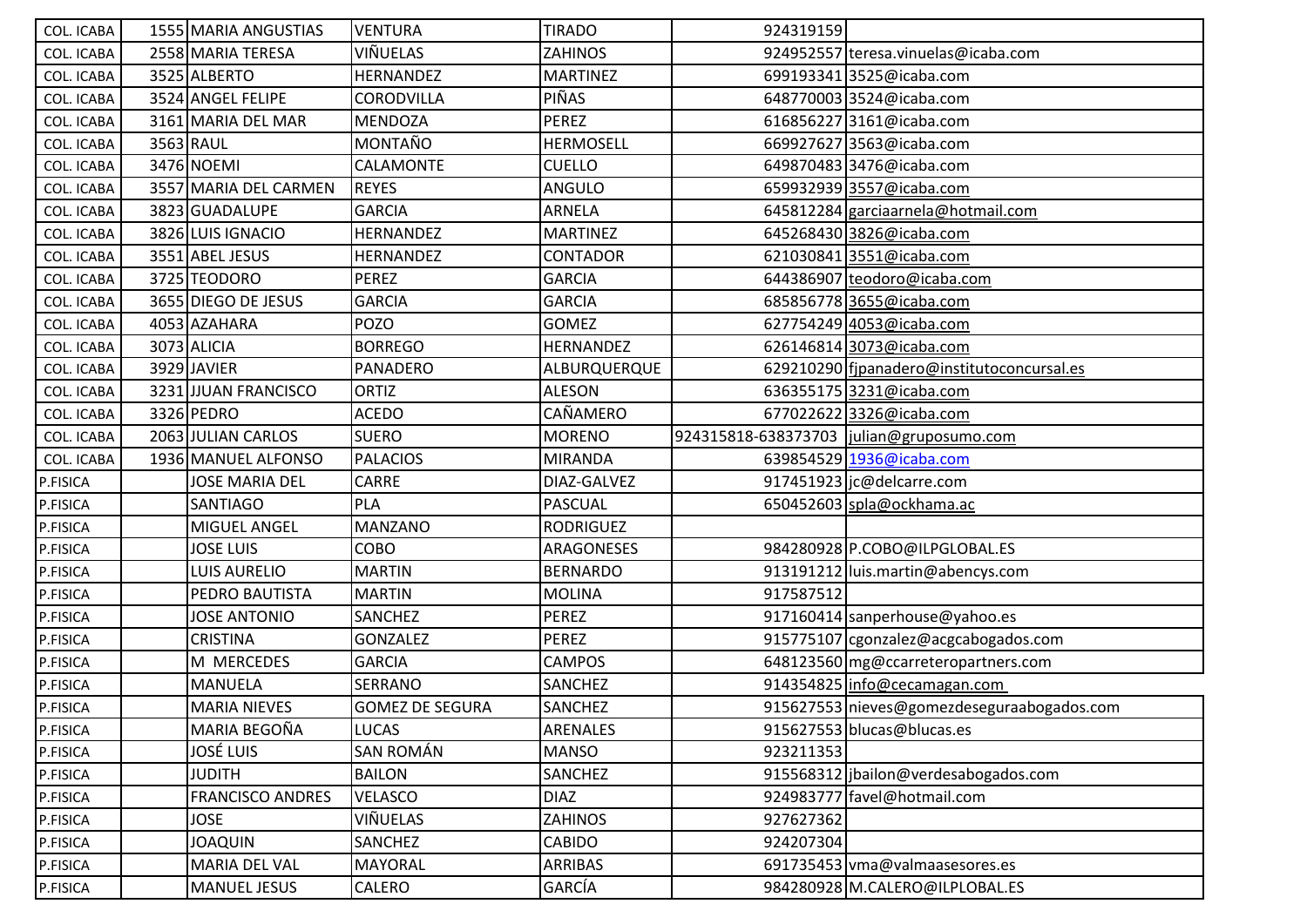| P.FISICA | <b>JESUS</b>            | <b>GONZALEZ</b>              | <b>VIZUETE</b>   |           | 913912066 jesusgonzalez@lener.es                   |
|----------|-------------------------|------------------------------|------------------|-----------|----------------------------------------------------|
| P.FISICA | <b>NATALIA</b>          | FERNÁNDEZ                    | <b>RODRÍGUEZ</b> |           | 913912066 nataliafernandez@lener.ex                |
| P.FISICA | <b>AMALIO JOSE</b>      | <b>MIRALLES</b>              | <b>GOMEZ</b>     |           | 913912066 amaliomiralles@lener.es                  |
| P.FISICA | <b>FERNANDO LUIS</b>    | <b>RODRÍGUEZ</b>             | <b>CASTRO</b>    |           | 984280928 info@grinolegal.com                      |
| P.FISICA | <b>JUAN FRANCISCO</b>   | <b>BLANCO</b>                | <b>VEGA</b>      |           | 923217942 area5@ono.com                            |
| P.FISICA | <b>FRANCISCO JAVIER</b> | DIAZ-GALVEZ                  | DE LA CAMARA     |           | 649880117 javier.diaz-galvez@abencys.com           |
| P.FISICA | <b>EMILIO</b>           | <b>GONZALEZ</b>              | <b>BILBAO</b>    |           | 924303848 EMILIOGB@INSOLVALIA.COM                  |
| P.FISICA | <b>JESUS MARIA</b>      | <b>VERDES</b>                | LEZANA           |           | 629269858 jverdes@verdesabogados.com               |
| P.FISICA | <b>JOSE MARIA</b>       | <b>ELOLA</b>                 | <b>ELIZALDE</b>  |           | 619952794 marielel@hotmail.com                     |
| P.FISICA | ANGEL                   | VILLANUEVA                   | <b>LOPEZ</b>     |           | 607984535 angelv@a2000.es                          |
| P.FISICA | <b>GONZALO</b>          | <b>PEREZ</b>                 | <b>GRIJELMO</b>  |           | 944793837 gpg@cuatroele.com                        |
| P.FISICA | <b>ARTURO</b>           | <b>VERDES</b>                | <b>ANGULO</b>    |           | 915568312 averdes@verdesabogados.com               |
| P.FISICA | <b>OSCAR</b>            | <b>CASERO</b>                | <b>MIGUEL</b>    |           | 941102540 oscar@lexbaros.com                       |
| P.FISICA | <b>EVA</b>              | <b>AROCAS</b>                | <b>ROSELL</b>    |           | 913912066 evaarocas@lener.es                       |
| P.FISICA | <b>RAMON</b>            | <b>BOTELLA</b>               | <b>MANCHON</b>   |           | 915420376 biprogestion@hotmail.com                 |
| P.FISICA | <b>MARCELINO</b>        | <b>ALAMAR</b>                | <b>LLINAS</b>    |           | 963525250 abogados@alamar.es                       |
| P.FISICA | <b>VÍCTOR</b>           | SAVAL                        | <b>ROMANI</b>    |           | 963846000 victorsaval@ssaval.com                   |
| P.FISICA | <b>JORGE</b>            | <b>MUÑOZ</b>                 | <b>ROIG</b>      |           | 963940915 jorgemuñoz@jorjemuñozabogados.com        |
| P.FISICA | <b>RAFAEL</b>           | <b>GUERRERO</b>              | <b>MARTIN</b>    |           | 607763808 rafael@consultoresjuridicos-empresas.com |
| P.FISICA | <b>AMPARO</b>           | <b>RUIZ</b>                  | <b>AGUILAR</b>   |           | 669773669 amparoruizaguilar@icajaen.es             |
| P.FISICA | <b>FRANCISCO JAVIER</b> | CASERO                       | CARRILLO         |           | 953240515 953240515@telefonica.net                 |
| P.FISICA | <b>JULIO</b>            | <b>NOGALES</b>               | DOMINGUEZ ADAME  |           | JNOGALESDA@TELEFONICA.NET                          |
| P.FISICA | <b>SOFIA</b>            | ACUÑA                        | <b>DORADO</b>    |           | 955113614 mariabellido@altiusabogados.es           |
| P.FISICA | <b>JUAN ANTONIO</b>     | <b>COVEÑAS</b>               | ALCAÑIZ          | 954286102 |                                                    |
| P.FISICA | <b>NICOLAS</b>          | <b>MOLINA</b>                | <b>GARCIA</b>    |           | 952366642 nicolas.molina@es.pwc.com                |
| P.FISICA | <b>INES</b>             | <b>BENITEZ</b>               | <b>LLORENS</b>   | 954270707 |                                                    |
| P.FISICA | PEDRO FRANCISCO         | <b>CORONADO</b>              | <b>HIJON</b>     |           | 618959340 coronado@icasevilla.org                  |
| P.FISICA | <b>JESUS</b>            | <b>BORJABAD</b>              | <b>GARCIA</b>    |           | 954239309 jesusborjabadgarcia@es.ey.com            |
| P.FISICA | <b>CARLOS ANDRES</b>    | <b>ROMAN</b>                 | SALAMANCA        |           | 954450042 bufete@acarabogados.es                   |
| P.FISICA | <b>FRANCISCO MIGUEL</b> | <b>GALLARDO</b>              | <b>BAEZ</b>      | 954501414 |                                                    |
| P.FISICA | <b>ALBERTO</b>          | PEREZ SOLANO                 | <b>ARQUES</b>    |           | 955113614 mariabellido@altiusabogados.es           |
| P.FISICA | <b>EMILIO JOSE</b>      | GONZALEZ                     | <b>GONZALEZ</b>  |           | 927334054 egonzalezg@icae.es                       |
| P.FISICA | <b>ANTONIA</b>          | MAGDALENO                    | CARMONA          |           | 963215740 cvalero@amagadaleno.com                  |
| P.FISICA | <b>ANTONIO</b>          | <b>ORTOLA</b>                | <b>ORTOLA</b>    | 964341840 |                                                    |
| P.FISICA | <b>BEATRIZ</b>          | CARBONELL                    | REBOLLEDA        |           | 963215740 cvalero@amagadaleno.com                  |
| P.FISICA | <b>GUILLERMO VICTOR</b> | <b>TELLEZ</b>                | VAZQUEZ          | 954501414 |                                                    |
| P.FISICA | <b>FRANCISCO</b>        | <b>FEDRIANI</b>              | <b>HERRERA</b>   |           | 600487476 bufete@fedrianicabezasabogados.com       |
| P.FISICA | FRANCISCO MANUEL        | <b>MUÑOZ</b>                 | <b>GRANDE</b>    | 957483922 |                                                    |
| P.FISICA | LUCAS                   | FERNANDEZ DE BOBADILLACOLOMA |                  |           | 955113614 mariabellido@altiusabogados.es           |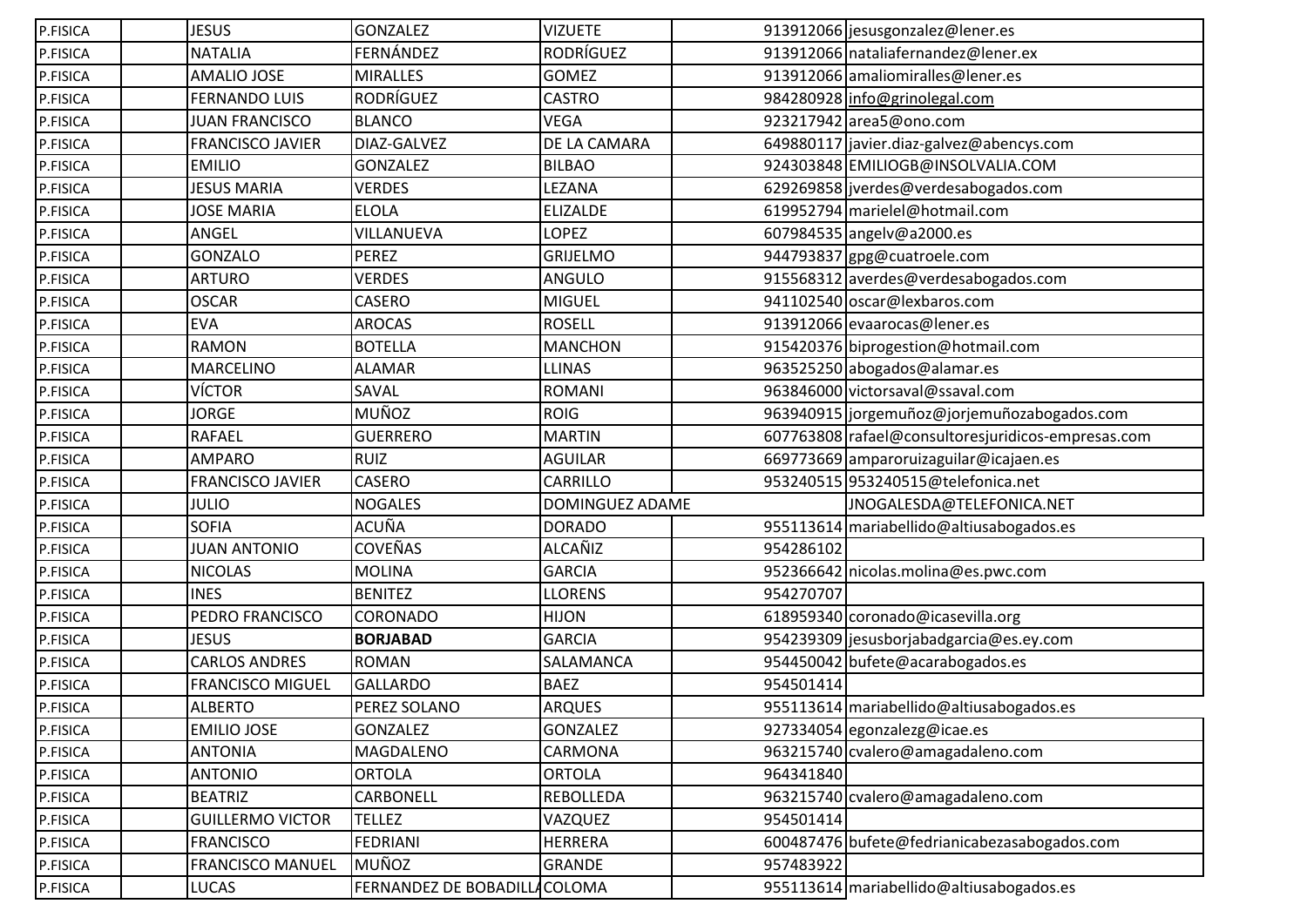| P.FISICA | <b>MANUEL</b>          | <b>CORCELLES</b>  | <b>MORAL</b>         |           | 915775107 mcorcelles@abcgcabogados.com            |
|----------|------------------------|-------------------|----------------------|-----------|---------------------------------------------------|
| P.FISICA | <b>JOSÉ LUIS</b>       | <b>SANCHIS</b>    | ANDREU               |           | 963940915 jorgemuñoz@jorgemuñozabogados.com       |
| P.FISICA | <b>JOSE LUIS</b>       | COVES             | <b>AMORÓS</b>        |           | 966222848 joseluiscoves@gestidem.com              |
| P.FISICA | <b>JOSE RAMON</b>      | <b>MILLAN</b>     | <b>CIDON</b>         |           | 913912066 joseramonmillan@lener.es                |
| P.FISICA | YOLANDA CAROLINA       | <b>BARREIRO</b>   | LORENZO              |           | 617642528 yolanda@jbarreirolorenzo.es             |
| P.FISICA | <b>GRACIELA</b>        | <b>MONTENEGRO</b> | GARCIA-PAZ           |           | 917374055 graciela.montenegro@abencys.com         |
| P.FISICA | <b>MIGUEL</b>          | GONZALEZ          | <b>AMBLES</b>        |           | 912793297 dgm@insolvalia.com                      |
| P.FISICA | PEDRO PABLO            | <b>MIRANDA</b>    | <b>GUILLEN</b>       |           | 928330400 pmiranda@abeco-group.es                 |
| P.FISICA | <b>PABLO</b>           | <b>MONZON</b>     | FERNANDEZ            |           | 902290190 pmonzon@dcdc.es                         |
| P.FISICA | <b>DACIL ISABEL</b>    | <b>COELLO</b>     | SANTANA              |           | 928337550 dacil@coelloabogados.net                |
| P.FISICA | SEBASTIÀ               | FRAU              | GAIÀ                 |           | 637332534-971711962 sebastiafrau@frauadvocats.com |
| P.FISICA | <b>MIQUEL</b>          | <b>NEBOT</b>      | <b>MASCARO</b>       |           | 971179400 miguel.nebot@icaib.org                  |
| P.FISICA | <b>DAVID</b>           | <b>ASENSIO</b>    | <b>REYES</b>         |           | 667457372 davidasensio@adhocabogados.es           |
| P.FISICA | <b>JOSE BLAS</b>       | <b>FERNANDEZ</b>  | <b>ESCOBAR</b>       |           | 856.071.767 INFO@JOSEBLAFERNANDEZ.COM             |
| P.FISICA | <b>JOSE VICENTE</b>    | <b>ROLDAN</b>     | <b>MARTINEZ</b>      |           | 963215740 cvalero@amagadaleno.com                 |
| P.FISICA | <b>JOSEFA</b>          | <b>FRIAS</b>      | CALVO                |           | 639633932 ifriascalvo@gmail.com                   |
| P.FISICA | <b>FRANCISCO RAMON</b> | LARA              | PAYAN                |           | 937184455 info@alvesta.es                         |
| P.FISICA | <b>MARIA ROSARIO</b>   | <b>MOLES</b>      | CALVACHE             |           | 911888950 mrosariomolesc@gmail.com                |
| P.FISICA | <b>REBECA</b>          | <b>JUANES</b>     | PÉREZ                |           | 963940915 jorgemuñoz@jorgemuñozabogados.com       |
| P.FISICA | <b>JOSE EDUARDO</b>    | DE                | <b>GAVIN</b>         |           | 932532903 jdeolano@kpmg.es                        |
| P.FISICA | <b>JOSE LUIS</b>       | LILLO             | <b>FLORES</b>        |           | 966222848 joseluislillo@gestidem.com              |
| P.FISICA | <b>JUAN</b>            | CASTAÑO           | <b>PICO</b>          |           | 966222848 juancastaño@gestiden.com                |
| P.FISICA | LAURA                  | <b>DEL BARRIO</b> | <b>ARANDA</b>        |           | 963215740 cvalero@amagadaleno.com                 |
| P.FISICA | <b>ALFONSO</b>         | <b>GRAIÑO</b>     | LOZANO               |           | 984280928 info@grainolegal.com                    |
| P.FISICA | <b>JESUS</b>           | ZAPATERO          | <b>GAVIRIA</b>       |           | jeusz@zapateroysuero.com                          |
| P.FISICA | <b>CARLOS ALBERTO</b>  | <b>GRANDE</b>     | <b>GRANDAS</b>       |           | 917374055 carlos.grande@abencys.com               |
| P.FISICA | <b>LETICIA</b>         | MARTIN-MONTALVO   | FERNANDEZ            |           | 915750835   I. martinmontalvo@admon-concursal.com |
| P.FISICA | <b>ANTONIO</b>         | <b>ARENAS</b>     | RODRIGAÑEZ           |           | 928310274 aarenas@coalca.com                      |
| P.FISICA | <b>JOSE JAVIER</b>     | ROMANO            | <b>EGEA</b>          |           | 913912066 javierromano@lener.es                   |
| P.FISICA | <b>ALBERTO</b>         | <b>BARBERO</b>    | SANCHEZ              |           | 954721654 ababogaqo@legalfinca.es                 |
| P.FISICA | <b>NICOLAS</b>         | <b>TRONCOSO</b>   | LOBATO               |           | 627929050 nicolastroncoso@troncosoabogados.org    |
| P.FISICA | <b>ANTONIO MIGUEL</b>  | CABALLERO         | <b>OTAOLAURRUCHI</b> |           | 954296617 antonio.caballero@caballeroabogados.es  |
| P.FISICA | <b>ELOY</b>            | SANCHO            | <b>ESPAÑOL</b>       |           | 913912066 eloysancho@lener.es                     |
| P.FISICA | SONIA                  | <b>GIMENO</b>     | GIL                  |           | 963215740 cvalero@amagadaleno.com                 |
| P.FISICA | <b>JOSE ANTONIO</b>    | CAMPO             | PEÑA                 | 955661972 |                                                   |
| P.FISICA | <b>CRISTOBAL</b>       | CABALLERO         | <b>ESCRIBANO</b>     |           | 964341840 ccaballero@icacs.com                    |
| P.FISICA | PELAYO                 | <b>HERNANDEZ</b>  | GONZALEZ             |           | 963215740 phernandez@amagdaleno.com               |
| P.FISICA | <b>JESUS</b>           | CASTELLANO        | GALLEGO              | 914588833 |                                                   |
| P.FISICA | ALEJANDRO              | <b>REY</b>        | SUAÑEZ               |           | 914320543 arey@abcgcabogados.com                  |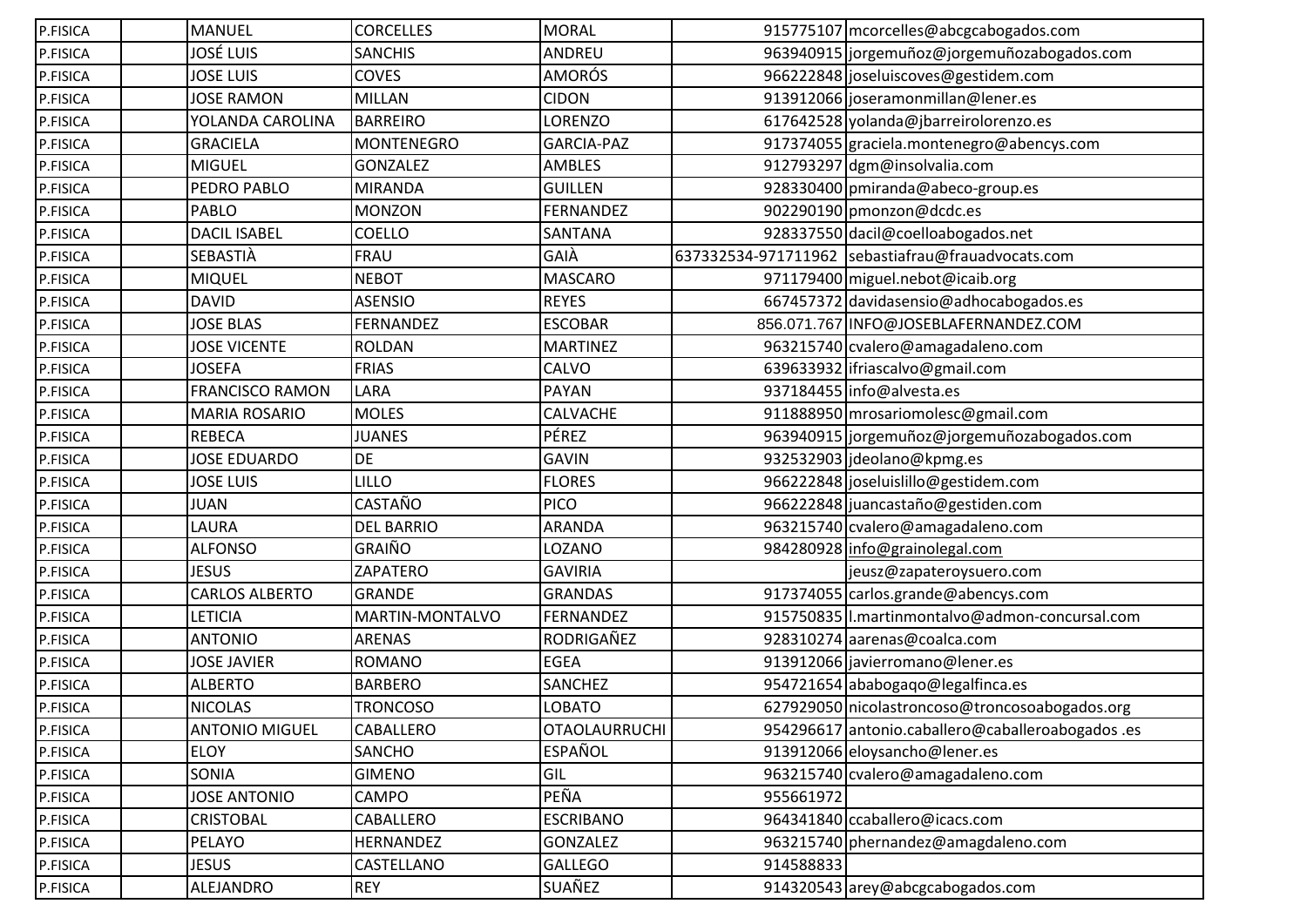| P.FISICA | <b>ANTONIO</b>          | LOPEZ              | <b>VIVAS</b>           |           | 927220212 AMLV [amlv@antya.es]              |
|----------|-------------------------|--------------------|------------------------|-----------|---------------------------------------------|
| P.FISICA | <b>JESUS</b>            | <b>REDONDO</b>     | <b>BLANCO</b>          |           | 913912066 jesusredondo@lener.es             |
| P.FISICA | <b>ANTONIO</b>          | VILLARRUBIA        | <b>GONZALEZ</b>        |           | 979742443 servicios.abogacia@visava.com     |
| P.FISICA | MIGUEL ÁNGEL            | PELÁEZ             | HERNÁNDEZ              |           | 963846000 miguelpelaez@ssaval.com           |
| P.FISICA | <b>RAFAEL</b>           | SALGUERO           | <b>TUESTA</b>          |           | 927627362 rafaelsalguero@icac.es            |
| P.FISICA | <b>JAVIER</b>           | GONZALEZ           | <b>VILLAR</b>          |           | 913912066 javiergonzalez@lener.es           |
| P.FISICA | <b>ELENA</b>            | FERNANDEZ          | <b>MURIAS</b>          |           | 913912066 elenafernandez@lener.es           |
| P.FISICA | <b>MARIA AFRICA</b>     | <b>GOTOR</b>       | SANJAUME               |           | 954296627 africa.gotor@caballeroabogados.es |
| P.FISICA | <b>RAMON</b>            | <b>REYES</b>       | <b>GUERRA</b>          |           | 657814672 ramonreyesabogado@yahoo.es        |
| P.FISICA | <b>CARLOS MIGUEL</b>    | LANDAETA           | VALDIVIA               |           | 927481492 admin@morazaylandaeta.es          |
| P.FISICA | <b>CRISTOBAL</b>        | CARRETERO          | <b>GOMEZ</b>           |           | 608582567 cc@ccarreteropartners.com         |
| P.FISICA | <b>ALVARO</b>           | SANCHEZ            | SEGARRA                |           | 600995715 asanchez@abagate.es               |
| P.FISICA | <b>ENRIQUE</b>          | <b>SIRERA</b>      | <b>EBRI</b>            |           | 963846000 enriquesierera@ssaval.com         |
| P.FISICA | <b>MARIA DEL CARMEN</b> | <b>LUCAS</b>       | <b>DURAN</b>           |           |                                             |
| P.FISICA | SEBASTIAN               | <b>GARCIA</b>      | <b>PALOMO</b>          |           |                                             |
| P.FISICA | <b>SARA</b>             | VAYA               | <b>SANCHIS</b>         |           | 963215740 cvalero@amagadaleno.com           |
| P.FISICA | <b>OLGA</b>             | <b>FORNER</b>      | <b>BELTRAN</b>         |           | 934157575 forner@marimon-abogados.com       |
| P.FISICA |                         | SOLER-LLURO        | <b>BORRELL</b>         | 932532903 |                                             |
| P.FISICA | LORENZO                 | <b>RUIZ</b>        | <b>BALAGUER-ESPUN</b>  |           | 913912066 lorenzoespuny@lener.es            |
| P.FISICA | <b>ROSA MARIA</b>       | <b>FERNANDEZ</b>   | <b>SANCHEZ</b>         |           | 600857800 concursal@rosamariafernandez.com  |
| P.FISICA | <b>HIPOLITO</b>         | <b>FERNANDEZ</b>   | CARRERO                |           | 963392359 fcarrero@icav.es                  |
| P.FISICA | <b>JAIME ARMANDO</b>    | <b>HAP</b>         | <b>BARRIUSO</b>        |           | 913198343 jaime.hap@icam.es                 |
| P.FISICA | <b>LUIS</b>             | SANZ               | GIL                    |           | 913912066 luissanz@lener.es                 |
| P.FISICA | <b>RAMON</b>            | CABALLERO          | <b>OTAOALURRUCHI</b>   |           | 956303323 caballeroabogado@gmail.com        |
| P.FISICA | <b>JORGE</b>            | PEÑAFIEL           | <b>ESPELETA</b>        | 976294455 |                                             |
| P.FISICA | PEDRO                   | <b>GARCIA</b>      | <b>RUBIO</b>           |           | 927421717 pgarciarubio@icac.es              |
| P.FISICA | <b>JOSE MARIA</b>       | <b>ROZAS</b>       | LORENZO                |           | 923260434 josemariarozas@rozasabogados.es   |
| P.FISICA | LOREA                   | <b>TALAVERA</b>    | SANTANO                |           | 948212244 lorez@santanoabogados.es          |
| P.FISICA | <b>MIGUEL</b>           | <b>DIAZ</b>        | <b>PUCHE</b>           |           | 952216330 mdiaz@diazpucheabogados.com       |
| P.FISICA | <b>VICTOR MANUEL</b>    | <b>MAILLO</b>      | <b>TORRES</b>          |           | 923215252 despacho@victormaillo.com         |
| P.FISICA | <b>JUAN PEDRO</b>       | PEREZ              | <b>CUMBRERAS</b>       |           | 959611774 iperez1915@icahuelva.es           |
| P.FISICA | <b>PEDRO</b>            | <b>REBOLLO</b>     | <b>DIAZ</b>            |           | 935212360 prebollo@icab.cat                 |
| P.FISICA | <b>VICENTE</b>          | <b>GARCIA</b>      | GIL                    |           | 913913399 admon@dictumabogados.com          |
| P.FISICA | LETICIA                 | <b>ESCUDERO</b>    | <b>OLCINA</b>          |           | 924805266 lescudero@abogate.es              |
| P.FISICA | <b>JOSEP</b>            | <b>REBOLLO</b>     | <b>MELCIO</b>          |           | 972223933 jose@rebollomelcio.com            |
| P.FISICA | IÑAKI                   | <b>GALDOS</b>      | <b>IBAÑEZ DE OPAKU</b> |           | 944242111   igaldos@etxarandioygaldos.com   |
| P.FISICA | PILAR                   | RIVERA             | <b>MACIAS</b>          |           | 657654128 privera@articulo.es               |
| P.FISICA | <b>SANTIAGO</b>         | <b>GUILLEN</b>     | <b>GRECH</b>           |           | 656554296 sgg@insoliure.com                 |
| P.FISICA | <b>UNAI</b>             | <b>OLABARRIETA</b> | DE FRUTOS              |           | 944248408 info@deiuregabineteasesor.com     |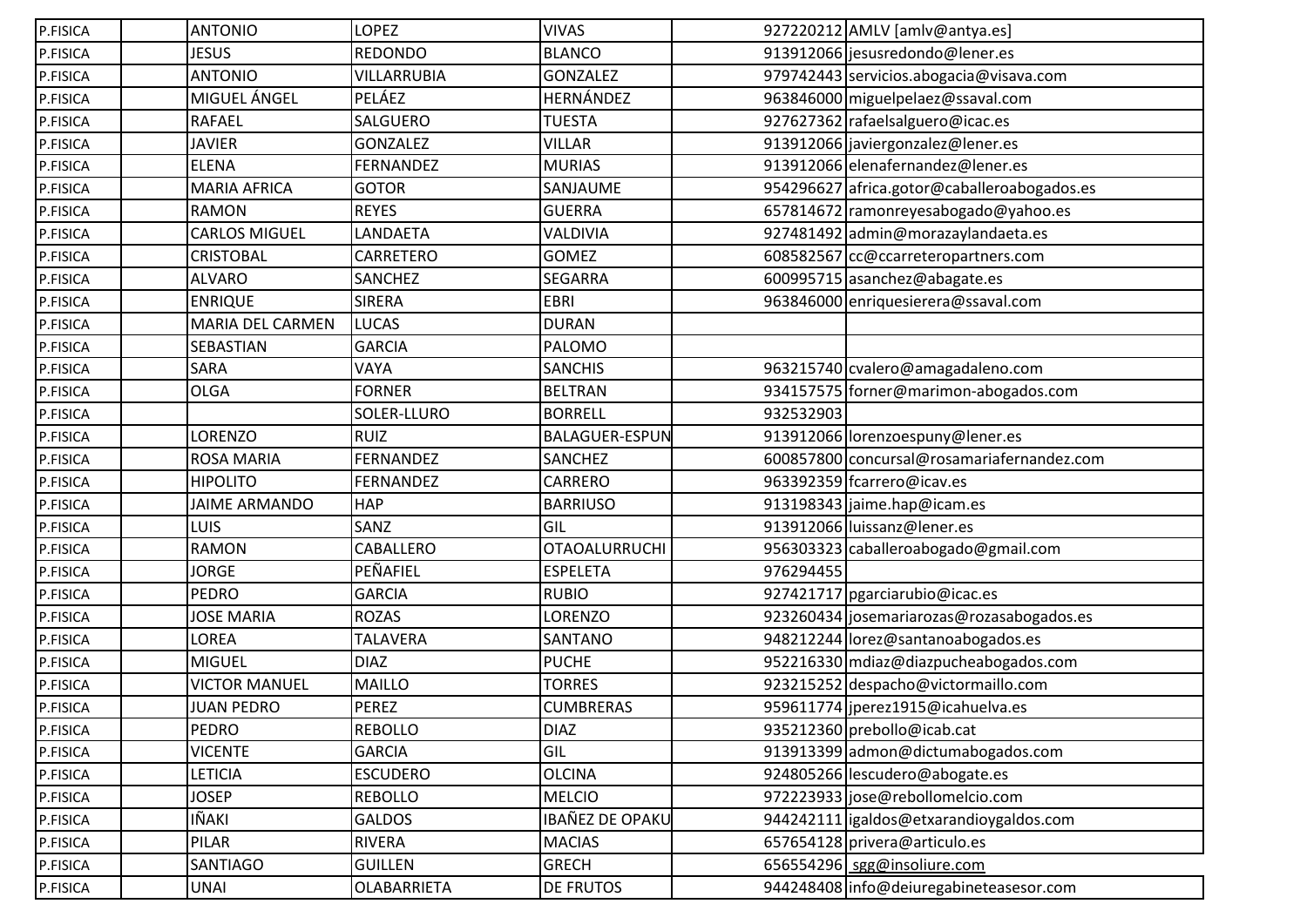| P.FISICA | <b>JESUS</b>            | <b>HERNANDEZ</b>                   | <b>REY</b>       |                     | 954656469 jhernandez@abastarconcursales.es      |
|----------|-------------------------|------------------------------------|------------------|---------------------|-------------------------------------------------|
| P.FISICA | <b>ALBERTO</b>          | <b>FRAGUAS</b>                     | <b>GUTIERREZ</b> | 912516275-609202303 | alberto@fraguas.eu                              |
| P.FISICA | <b>MARIA JOSE</b>       | <b>ARAGO</b>                       | <b>DOMINGO</b>   | 963940915           |                                                 |
| P.FISICA | SALVADRO                | <b>GUERRERO</b>                    | <b>DE PRADO</b>  | 854805117-666452780 | secretaria@alters.es                            |
| P.FISICA | <b>ANDRES</b>           | <b>NAVARRO</b>                     | <b>MOLINO</b>    | 959834351           | 677786250                                       |
| P.FISICA | <b>REMEDIOS</b>         | <b>ARANDA</b>                      | <b>HUERTAS</b>   |                     | 695439719 remediosaranda@martinmolina.com       |
| P.FISICA | <b>JUAN MIGUEL</b>      | <b>HARO</b>                        | <b>GALLARDO</b>  |                     | 966222848 Juanmiguelharo@gestidem.com           |
| P.FISICA | <b>CECILIA</b>          | <b>FRANCO</b>                      | <b>ROMERO</b>    |                     | 955280818-670020664 cecilia.franco@iureko.com   |
| P.FISICA | <b>JOSE MARIA</b>       | <b>ORTEGA</b>                      | <b>SEGURA</b>    |                     | 600372464 josemaria.ortega@iureco.com           |
| P.FISICA | <b>PEDRO</b>            | LOPEZ                              | LOPEZ            |                     | 609371168 plopez@abastarconcursales.es          |
| P.FISICA | <b>MANUEL</b>           | SECO                               | <b>GORDILLO</b>  |                     | 629307209 mseco@abastarconcursales.es           |
| P.FISICA | <b>GUSTAVO</b>          | CASTAÑO                            | LOPEZ            |                     | 665987997 gcastano@abastarconcursales.es        |
| P.FISICA | <b>JUAN MANUEL</b>      | PIÑEL                              | LOPEZ            |                     | 699233925 juanmanuelpinel@kpmg.es               |
| P.FISICA | <b>DIEGO</b>            | <b>CASTRO</b>                      | <b>PARDO</b>     |                     | 683663834 diegocastro@kpmg.es                   |
| P.FISICA | <b>GUTIERREZ ALVIZ</b>  | FERNANDEZ DE CORDOBA MARIA DOLORES |                  |                     | 647828733 maria.gutierrez@iureko.com            |
| P.FISICA | <b>GERARDO</b>          | <b>SIGUERO</b>                     | <b>MUÑOZ</b>     |                     | 954457382-652850906  gsiguero@acodeabogados.com |
| P.FISICA | <b>IGNACIO</b>          | DE LA HIGUERA                      | LOPEZ-FRIAS      |                     | idelahiguera@codeabogados.com                   |
| P.FISICA | <b>FLORENCIO</b>        | SOUSA                              | VAZQUEZ          | 954003535-627175082 | despachoargenta@gmail.com                       |
| P.FISICA | CARMEN                  | <b>DIAZ</b>                        | DE MAGDALENA     |                     | 913557877 deespacho@diazdemagdalena.com         |
| P.FISICA | <b>ESTEBAN</b>          | <b>ECHARANDIO</b>                  | <b>ELOSEGUI</b>  |                     | 944242111 info@etxarandioygaldos.com            |
| P.FISICA | <b>JOSE LUIS</b>        | CALERO                             | <b>BELENGUER</b> |                     | 961451561 jlc@calero-guillen.com                |
| P.FISICA | <b>ERICK</b>            | <b>BERGUER</b>                     | <b>BARCIA</b>    |                     | 917818578 e.berguer@berguer.es                  |
| P.FISICA | LUIS                    | <b>MARTINEZ</b>                    | <b>CRESPO</b>    |                     | 951442970 info@pagrean.es                       |
| P.FISICA | CARLOS                  | CAMENO                             | <b>ANTOLIN</b>   |                     | 917127804 ccameno@ortegaycamenoabogados.com     |
| P.FISICA | LUIS                    | <b>ORTEGO</b>                      | CASTAÑEDA        |                     | 917127804 lortego@ortegoycamenoabogados.com     |
| P.FISICA | <b>SOFIA</b>            | <b>VELA</b>                        | <b>IGLESIAS</b>  |                     | 927297788 sofiavela@icac.es                     |
| P.FISICA | <b>GUILLERMO</b>        | PEREZ-OLIVARES                     | <b>DELGADO</b>   |                     | 912203214 gperezolivarex@nuvagestconcursal.com  |
| P.FISICA | <b>FELICIDAD</b>        | <b>ALCARAZ</b>                     | <b>BERNAL</b>    |                     | 965228351 malcaraz-bernal@icali.es              |
| P.FISICA | <b>FRANCISCO JAVIER</b> | <b>FRESNO</b>                      | <b>CONTRERAS</b> |                     | 912163881 javierfresno@polarisabogados.xom      |
| P.FISICA | <b>MYRIAM</b>           | RAMOS-NEBLE                        | VAZQUEZ          |                     | 615273661 myriamramosneble@icasevilla.org       |
| P.FISICA | <b>VERONICA</b>         | <b>MAILLO</b>                      | <b>RODRIGUEZ</b> |                     | 923215252 veronica@victormaillo.com             |
| P.FISICA | <b>MARIA</b>            | <b>SOLER</b>                       | <b>FERRÚS</b>    |                     | 963060866 maria.soler@sanzsolermann.com         |
| P.FISICA | <b>PEDRO</b>            | <b>MANN</b>                        | <b>BENITO</b>    |                     | 963060866 pedro.man@sanzsolermann.com           |
| P.FISICA | ABELARDO                | <b>BRACHO</b>                      | <b>ARCOS</b>     |                     | 606392830 abelardobrachoarcos@gmail.com         |
| P.FISICA | CARLOS                  | <b>MATAS</b>                       | LLERENA          |                     | 722161843 Ilerena@icamalaga.org                 |
| P.FISICA | SALVADOR                | <b>GUERRERO</b>                    | <b>DEL PRADO</b> |                     | 666452780 secretaria@alters.es                  |
| P.FISICA | <b>ANA ISABEL</b>       | <b>MORENO</b>                      | SALMERON         |                     | 678671001 a.morenosalmeron@gmail.com            |
| P.FISICA | <b>JOAQUIN MIGUEL</b>   | <b>AGUILAR</b>                     | CAZORLA          |                     | 609123826 joaquin@aaticoncursal.es              |
| P.FISICA | ARANZAZU                | <b>BARCENA</b>                     | <b>FERNANDEZ</b> |                     | 651829156 abf@bufetefernandezdoyague.es         |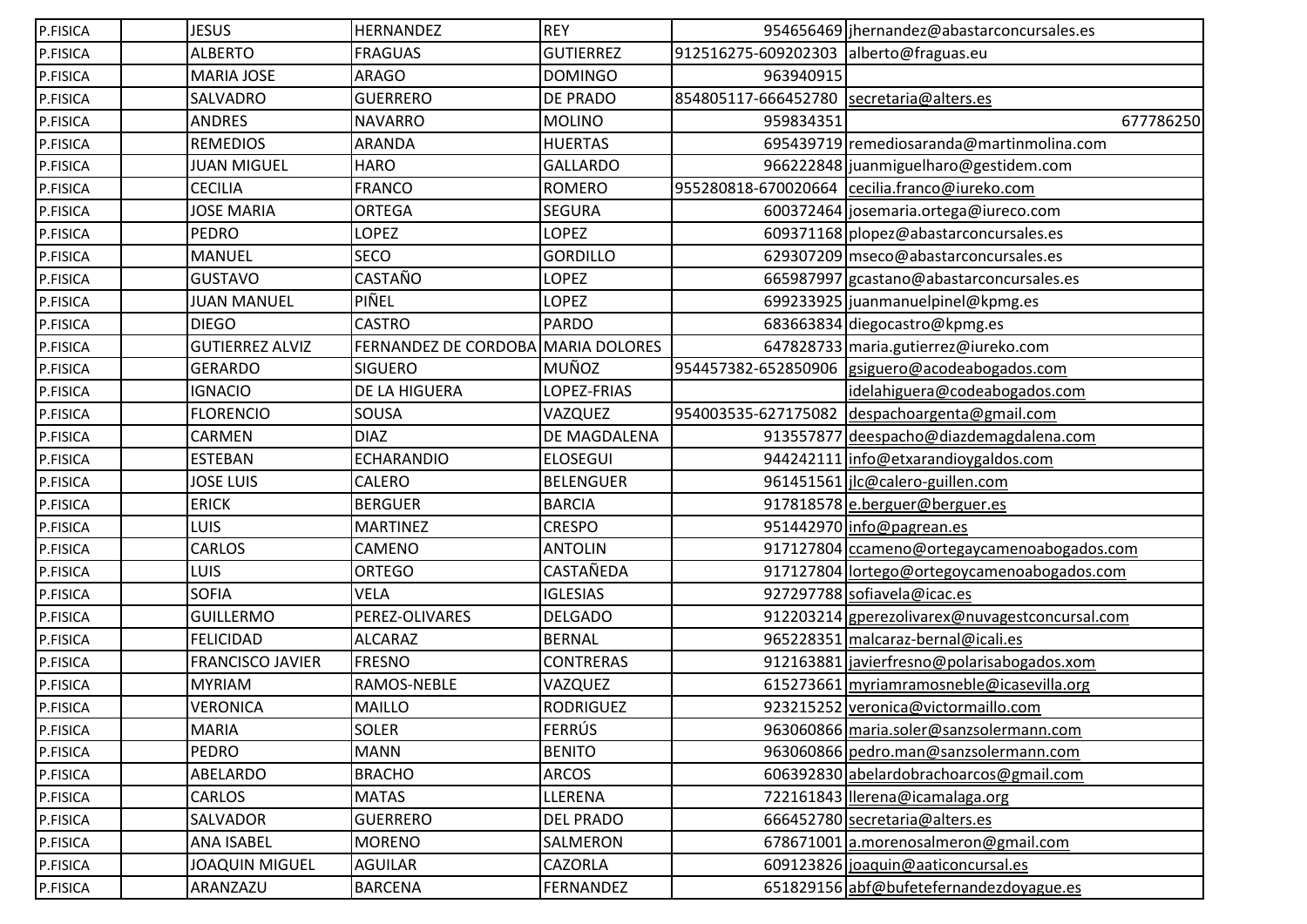| P.FISICA | <b>AMALIA</b>           | <b>FERNANDEZ</b>             | <b>DOYAGUE</b>         |                                              | 607318827 abf@bufetefernandezdoyague.es                 |
|----------|-------------------------|------------------------------|------------------------|----------------------------------------------|---------------------------------------------------------|
| P.FISICA | CARLOS                  | <b>ROMAN</b>                 | SALAMANCA              |                                              | 678715422 despacho@CR-legal.es                          |
| P.FISICA | <b>ANTONIO</b>          | <b>PEREZ</b>                 | <b>GELDE</b>           |                                              | 690949115 antonioperezgelde@icajaen.es                  |
| P.FISICA | KILLIAN                 | <b>BENEYTO</b>               | PALLÁS                 |                                              | 963215740 kbeneyto@sueabogados.com                      |
| P.FISICA | <b>JULIAN</b>           | CHAMIZO                      | <b>RENAU</b>           |                                              | 963215740 jchamizo@sueabogados.com                      |
| P.FISICA | <b>FERNANDO</b>         | <b>MARTINEZ</b>              | SANZ                   |                                              | 964831660-672289004 fgf@martinezsanzabogados.com        |
| P.FISICA | <b>JAVIER</b>           | <b>GUTIERREZ</b>             | <b>BERNAL</b>          |                                              | 657193262 jagutierrez@maabogados.com                    |
| P.FISICA | <b>DEMETRIO</b>         | <b>MADRID</b>                | <b>ALONSO</b>          |                                              | 600582153 a.madrid@maabogados.com                       |
| P.FISICA | <b>MANUEL</b>           | <b>GORDILLO</b>              | <b>ALCALA</b>          |                                              | 696849257 manuel.gordillo@abencys.com                   |
| P.FISICA | LUIS ALBERTO            | <b>PUERTAS</b>               | <b>PEDROSA</b>         |                                              | 917578656 luispuertas@martinmolina.com                  |
| P.FISICA | <b>FRANCISCO JAVIER</b> | CABRERA                      | <b>MOLINA</b>          |                                              | 917578656 fjcabrera@martinmolina.com                    |
| P.FISICA | <b>JAUAN RAFAEL</b>     | <b>TOLEDANO</b>              | <b>POZO</b>            |                                              | 957491877 abstom@abstom.com                             |
| P.FISICA | <b>FRANCISCO JAVIER</b> | <b>CABACAS</b>               | <b>GARCIA</b>          |                                              | 620160111 franciscocabacas@gmail.com                    |
| P.FISICA | <b>JOSE MANUEL</b>      | <b>RODRIGUEZ</b>             | <b>ELIAS</b>           |                                              | 699421995   imrodriguez@atriumabogados.net              |
| P.FISICA | LUIS MANUEL             | <b>MORANCHEL</b>             | <b>MURIAS</b>          |                                              | 686926151   Imm@xceptio.es                              |
| P.FISICA | <b>MIGUEL</b>           | SANDALINAS                   | COLLADO                |                                              | 696935527 migul.sandalinas@begurlegal.com               |
| P.FISICA | LEOPOLDO JESUS          | <b>DEL PUERTO</b>            | CABRERA                |                                              | 666810025 leopoldodelpuerto@delpuertoconsultores.com    |
| P.FISICA | <b>CARMEN MARIA</b>     | <b>DEL PUERTO</b>            | CABRERA                |                                              | 670515201 cucadelpuerto@delpuertoconsultores.com        |
| P.FISICA | <b>BORJA</b>            | FERNANDEZ DE BOBADILLAURBANO |                        |                                              | 954293376 bfbobadilla@adalteabogados.com                |
| P.FISICA | <b>JOSE</b>             | <b>GONZALEZ</b>              | <b>JIMENEZ</b>         |                                              | 954293376 jgonzalez@adalteabogados.com                  |
| P.FISICA | ARANTZAZU               | <b>GARCIA</b>                | <b>OLMO</b>            |                                              | 695599720 arantzu@efectolegal.es                        |
| P.FISICA | <b>ANTONIO</b>          | <b>DOMINGUZ</b>              | <b>MORALES</b>         |                                              | 687523103 adominguez@doant.es                           |
| P.FISICA | LUIS MIGUEL             | <b>PARRO</b>                 | POLO                   |                                              | 627726163   luismiguel@guillena.com                     |
| P.FISICA | <b>JAVIER</b>           | GOMEZ                        | <b>BOLUDA</b>          |                                              | 667914734 jgomezboludo@icav.es                          |
| P.FISICA | <b>JOSE RAMON</b>       | SORIANO                      | <b>MACHADO</b>         |                                              | 649764874   jrsorianomachado@gmail.com                  |
| P.FISICA | <b>SERGIO</b>           | <b>RODRIGUEZ</b>             | <b>MORENO</b>          |                                              | 606615968 sergio@iley.es                                |
| P.FISICA | <b>ALFONSO</b>          | LEGAZ                        | <b>HEVIA</b>           |                                              | 639735248 alfonsolegaz@lener.es                         |
| P.FISICA | <b>BARBARA</b>          | <b>IGARTUA</b>               | <b>IGLESIAS-SARRIA</b> |                                              | 670481109 barbaraigartua@lener.es                       |
| P.FISICA | <b>GEORGINA</b>         | <b>PORTE</b>                 | SANCHEZ                |                                              | 628925463 georginaporte@lener.es                        |
| P.FISICA | <b>XAVIER</b>           | <b>GARCIA</b>                | <b>ESTEVE</b>          |                                              | 669007333 xavier.garcia@pluta.es                        |
| P.FISICA | <b>FERNANDO</b>         | <b>AZCONA</b>                | <b>RECIO</b>           |                                              | 616950444 fazcona@mazuelosazcona.com                    |
| P.FISICA | <b>MARIANO</b>          | HERNANDEZ                    | <b>MONTES</b>          |                                              | 932386739 mhernandez@mmabogados.org                     |
| P.FISICA | <b>ALVARO</b>           | <b>MARTINEZ</b>              | <b>DOMINGO</b>         |                                              | 932386739 amartinez@mmabogados.org                      |
| P.FISICA | LAURA                   | <b>LIARTE</b>                | FERNANDEZ              |                                              | 932386739 liarte@mmabogados.org                         |
| P.FISICA | <b>JUAN LUIS</b>        | <b>GORDON</b>                | <b>FERNANDEZ</b>       | 954652418-670020528   jlgordon@inmoser.es    |                                                         |
| P.FISICA | <b>MARIA NATALIA</b>    | <b>RODRIGUEZ</b>             | <b>MATITOS</b>         | 954932448-615948232                          | natalia@aselexabogados.net                              |
| P.FISICA | MARIA PIEDAD            | MUÑOZ                        | <b>ALFONSO</b>         |                                              | 620973038 14074@icav.es                                 |
| P.FISICA | <b>ALFONSO</b>          | PALENZUELA                   | <b>ILLAN</b>           |                                              | 952601016-680531792 a.palenzuelaillan@illanabogados.com |
| P.FISICA | <b>JORGE FRANCISCO</b>  | <b>CASTRO</b>                | <b>GARCIA</b>          | 954869082-666538398  jfcastro@j-casesores.es |                                                         |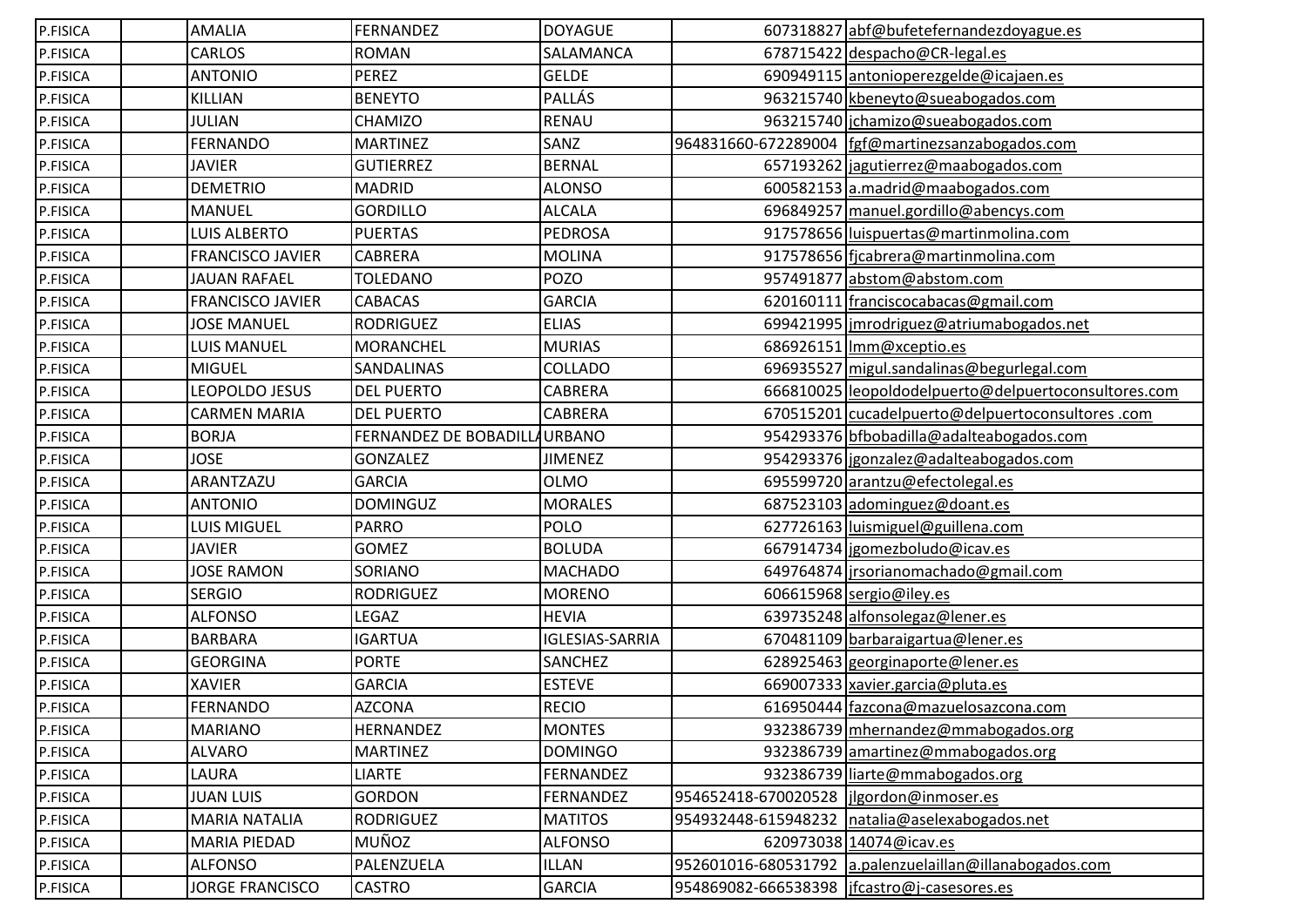| P.FISICA | CARLA                                                   | CARRASCO                                                  | <b>REDONDO</b>   | 963527546-637000057 | carla.carrasco@es.andersen.com               |
|----------|---------------------------------------------------------|-----------------------------------------------------------|------------------|---------------------|----------------------------------------------|
| P.FISICA | <b>ANTONIO</b>                                          | <b>GARCIA</b>                                             | <b>DARIA</b>     | 963527546-651854543 | antonio.garcia@es.andersen.com               |
| P.FISICA | <b>BENJAMIN JOSE</b>                                    | <b>PRIETO</b>                                             | <b>CLAR</b>      | 963527546-629655235 | benjamin.prieto@es.andersen.com              |
| P.FISICA | <b>DANIEL</b>                                           | <b>GOMEZ</b>                                              | <b>DE ARRIBA</b> | 917813300-670614812 | danil.gomez@es.andersen.com                  |
| P.FISICA | <b>GUILLERMO</b>                                        | <b>RAMOS</b>                                              | <b>GONZALEZ</b>  |                     | 954238711 guillermo.ramosgonzalez@es.ey.com  |
| P.FISICA | YOLANDA                                                 | CARRERA                                                   | <b>HERVAS</b>    | 912516275-667986677 | yolandacarrera@summaiuris.com                |
| P.FISICA | <b>BEATRIZ</b>                                          | <b>GONZALEZ</b>                                           | <b>MELLADO</b>   |                     | 610744846 secretaria@alters.es               |
| P.FISICA | <b>DAVINIA</b>                                          | SANCHEZ                                                   | DE LA CRUZ       | 911095710-649393441 | dsanchez@keplerkarst.com                     |
| P.FISICA | <b>ARMANDO LUIS</b>                                     | <b>BETANCOR</b>                                           | <b>ALAMO</b>     | 911095710-606351360 | betancor@keplekarst.com                      |
| P.FISICA | <b>NICOLAS</b>                                          | <b>RODRIGUEZ</b>                                          | <b>DIAZ</b>      | 915754157-696447785 | administracion@nr2abogados.com               |
| P.FISICA | <b>DAVID</b>                                            | VAZQUEZ                                                   | <b>BARROSO</b>   | 988619849-647687989 | dvbarroso@hotmail.es                         |
| P.FISICA | <b>DEBORA</b>                                           | <b>CASTRO</b>                                             | <b>ACEDO</b>     | 924109615-679985899 | castrobandaabogados@gmail.com                |
| P.FISICA | <b>JOSE FRANCISCO</b>                                   | <b>MATAS</b>                                              | LLERENA          | 952213365-617239141 | josematas@icamalaga.org                      |
| SOCIEDAD | ERNST & YOUNG ABOGADOS, S.L.P.                          |                                                           |                  |                     | 954239309 jesusborjabadgarcia@es.ey.com      |
| SOCIEDAD | SET CREDITORUM XXI                                      |                                                           |                  |                     |                                              |
| SOCIEDAD | SOCIEDAD ASESORIA GARLAN, S.L.P                         |                                                           |                  |                     | 924551299 3169@icaba.com                     |
| SOCIEDAD | CASTILLO-PINILLA Y PEREZ DE ACEVEDO S.L.                |                                                           |                  |                     | 924229048 menacho12@abacolegal.es            |
| SOCIEDAD | AUXILIAR TRAMITADORA CONCURSAL, S.L.                    |                                                           |                  |                     |                                              |
| SOCIEDAD | ALVARO CANCHO MAÑA ASESORES S.L.                        |                                                           |                  | 924240119           |                                              |
| SOCIEDAD | INSTITUTO CONCURSAL S.L.P.                              |                                                           |                  | 924665655           |                                              |
| SOCIEDAD | NUMLEY, S.L.                                            |                                                           |                  | 924772053           |                                              |
| SOCIEDAD | FORO IBERICOCONCURSAL S.L.P                             |                                                           |                  |                     |                                              |
| SOCIEDAD | BUFETE PLALACIOS&ASOCIADOS S.L.P                        |                                                           |                  |                     |                                              |
| SOCIEDAD |                                                         | LNS ABOGADOS Y ECONOMISTAS CONCURSALES, S.L.              |                  | 971179400           |                                              |
| SOCIEDAD | ABOGADOS J.E.A., S.R.L.P                                |                                                           |                  |                     | 619952794 abogadosjeasl@hotmail.com          |
| SOCIEDAD |                                                         | RUÍZ CASERO Y NAVARRO PROFESIONALES CONCURSALES, SLP      |                  |                     | 953240515 mariola.catillo@caseroasesores.com |
| SOCIEDAD |                                                         | UBLIEN ADMINISTRADORES CONCURSALES S.L.P.                 |                  | 953650154           |                                              |
| SOCIEDAD | RODA GESTION CONCURSAL S.L.P.                           |                                                           |                  |                     |                                              |
| SOCIEDAD | LEXECO ABOGADOS Y ECONOMISTAS S.L.U                     |                                                           |                  |                     | 986260620 yolanda@ejbarreirolorenzo.es       |
| SOCIEDAD | INSOLVES ECO-IURIS, SOCIEDAD LIMITADA                   |                                                           |                  |                     |                                              |
| SOCIEDAD | CUATRECASAS, GONÇALVES PEREIRA, S.L.P.                  |                                                           |                  |                     |                                              |
| SOCIEDAD | ECONOLEGAL ABOGADOS Y ECONOMISTAS S.L.P.                |                                                           |                  |                     | 902900665 econolegal@econolegal.es           |
| SOCIEDAD | CHAPTER 11 SERVICIOS CONCURSALES SLP                    |                                                           |                  |                     | 934157575 forner@marimon-abogados.com        |
| SOCIEDAD | <b>GESCONTROL CONCURSAL S.L.P</b>                       |                                                           |                  |                     |                                              |
| SOCIEDAD |                                                         | DESPACHO CONCURSAL DE CANARIAS, SOCIEDAD LIMITADA PROFESI |                  |                     |                                              |
| SOCIEDAD | LANDWELL-PRICEWATERHOUSECOOPERS TAX & LEGAL SERVICES SL |                                                           |                  |                     | nicolas.molina@pwc.com                       |
| SOCIEDAD |                                                         | LEGAL Y ECONOMICO ADMINISTRADORES CONCURSALES S.L.P       |                  |                     | 917578656 pedromartin@martinmolina.com       |
| SOCIEDAD | ABENCYS RESTRUTURACIONES S.L.P.                         |                                                           |                  |                     | 917374055 info@abencys.com                   |
| SOCIEDAD |                                                         | DICTUM ESTUDIO JURIDICO Y ECONIMICO S.L.P.                |                  |                     | 913913399 admon@dictumabogados.com           |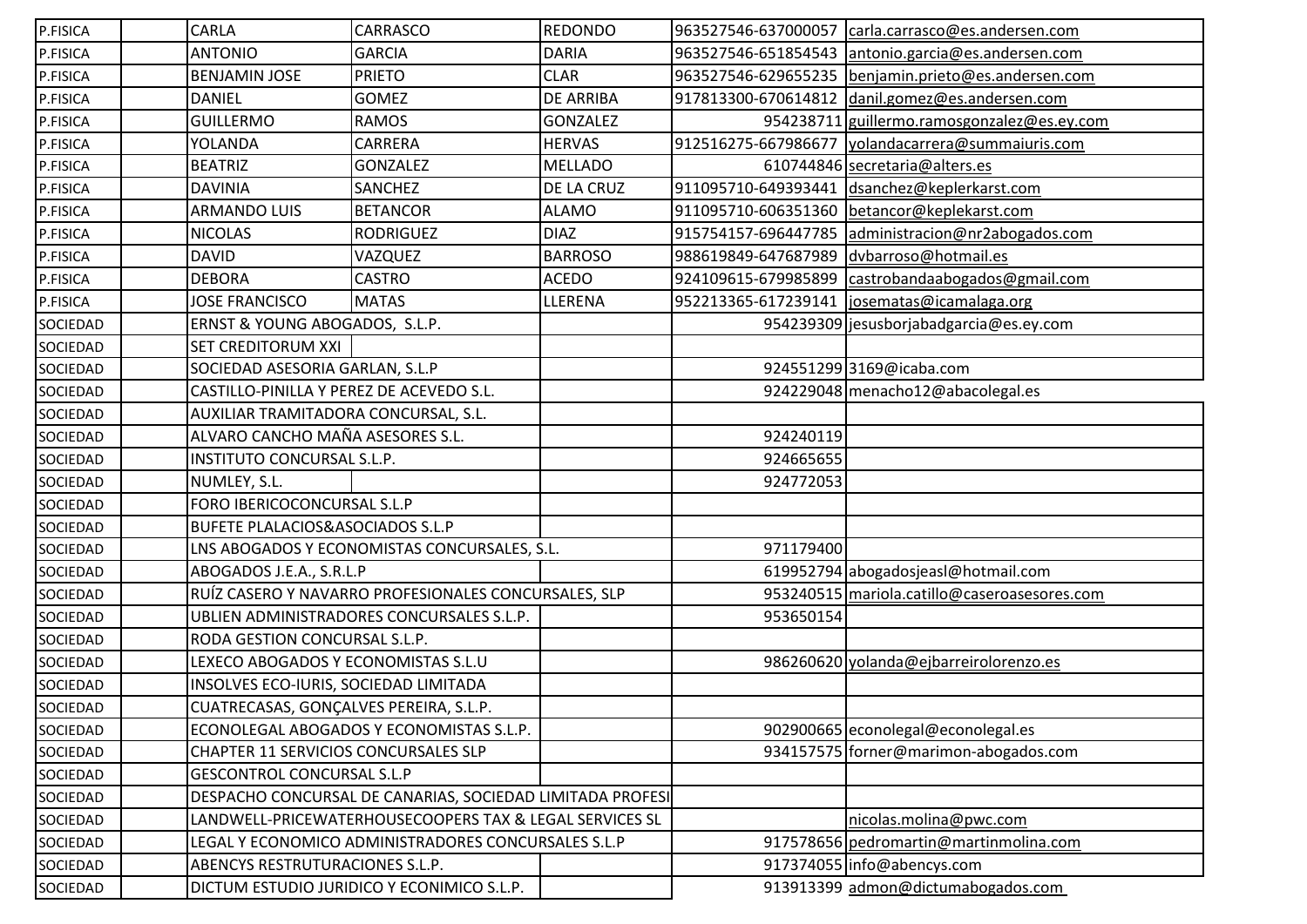| SOCIEDAD | CONCURLEX CONSULTICONCURLEX                               |           | 957491169 bufete@fedrianicabezasabogados.com |
|----------|-----------------------------------------------------------|-----------|----------------------------------------------|
| SOCIEDAD | KPMG CONCURSAL, S.L.P                                     |           | 914563400 administracionconcursal@kpmg.es    |
| SOCIEDAD | CONCURSALEX S.L.P.                                        |           |                                              |
| SOCIEDAD | ABA RESTRUCTURACION DE EMPRESAS,, SOCIEDAD LIMITADA PROFE |           |                                              |
| SOCIEDAD | ILP CONCURSAL, SLP                                        |           | 963846000 admon@ssaval.com                   |
| SOCIEDAD | ADMINISTRACION CONCURSAL CASTELLO 95 S.L.P.               |           | 915769828 jesuszapateroac95@gmail.com        |
| SOCIEDAD | OCKHAM. AC ECONOMISTAS Y ABOGADOS S.L.P.                  |           | 917812578 spla@ockman.ac                     |
| SOCIEDAD | ARTICULO 27 LEY CONCURSAL, S.L.P.                         |           | 954440669 acaballero@articulo27.es           |
| SOCIEDAD | CONVENIO O LIQUIDACION 2020, S.L.P.                       |           | 607918915 camps@icaba.com                    |
| SOCIEDAD | INSTITUTO ESPAÑOL DE ADMINISTRACION Y MEDIACION CONCURSA  |           | 954991646 info@mediacionyconcursos.es        |
| SOCIEDAD | TRONCOSO ABOGADOS, S.L.P.                                 |           | 954652418 nicolastroncoso@inmoser.es         |
| SOCIEDAD | ALTIUS ABOGADOS S.L.P.<br><b>LDL</b>                      | 955113614 |                                              |
| SOCIEDAD | PAR CANDITIO S.L.P.                                       |           |                                              |
| SOCIEDAD | ALAMAR ESTUDIO JURÍDICO, S.L.P.                           |           | 963525250 abogados@alamar.es                 |
| SOCIEDAD | MAILLO Y GALLEGO ADMINISTRADORES CONCURSALESS.L.P.        |           | 923215252 despacho@victormaillo.com          |
| SOCIEDAD | VIAVILIDAD EMPRESARIAL S.L.P.                             | 924801011 |                                              |
| SOCIEDAD | ROZAS Y GALLEGO ASESORES CONCURSALES S.L.P.               |           | 923260434 rozasabogados@rozasabogados.es     |
| SOCIEDAD | LOPEZ COLCHERO Y ASOCIADOS S.L.P.                         | 924310800 |                                              |
| SOCIEDAD | ADMICOEX S.L.                                             | 924204846 |                                              |
| SOCIEDAD | GIRALT Y PAJUELO S.L.P.                                   |           |                                              |
| SOCIEDAD | GARCIA DE BLANES ABOGADOS Y ASESORES S.L.P.               | 924311299 |                                              |
| SOCIEDAD | CONFIANZA CONFIANZA CONCURSAL S.L.P.                      | 924222288 |                                              |
| SOCIEDAD | DIAZ PUCHE ABOGADOS S.L.P.                                |           | 952216330 info@diazpucheabogados.com         |
| SOCIEDAD | CONCURSALIA SERVICIOS DE ADMINISTRACION CONCURSAL, SLP    |           | 966222848 concursal@gestidem.com             |
| SOCIEDAD | NECUM ABOGACOS S.C.P.                                     |           | 959611774 jperez1915@icahuelva.es            |
| SOCIEDAD | ALTE SERVICIOS CONCURSALES S.L.                           |           | 609627728 3387@icaba.com                     |
| SOCIEDAD | REBOLLO MELCIO Y ASOCIADOS ADM. CONCURSALES, S.L.P        |           | 665589231 josep@rebollomelcio.com            |
| SOCIEDAD | DE IURE ADMINISTRADORES CONCURSALES, S.L.P.               |           | 944248408 info@deiuregabineteasesor.com      |
| SOCIEDAD | JORGE MUÑOZ CONSULTORES S.L.P.                            |           | 963940915 jorgemuñoz@jorgemuñozabogados.com  |
| SOCIEDAD | CORPORACION JURIDICA JAUME I, S.L.U.                      |           | 963940915 jorgemuñoz@jorgemuñozabogados.com  |
| SOCIEDAD | GESTIDEM SERVICIOS DE ADMINISTRACIO CONCURSAL S.L.P.      |           | 966222848 concursal@gestidem.com             |
| SOCIEDAD | <b>IUREKO SERVISIOS PROFESIONALES S.LP</b>                |           | 955280188 administracion@iureco.com          |
| SOCIEDAD | <b>ABASTAR CONCURSALES SLP</b>                            |           | 954656499 info@abastarconcursales.es         |
| SOCIEDAD | AUDITORES Y ABOGADOS CONCURSALES Y FORENSES               |           | 600857800 concursal@rosamariafernandez.com   |
| SOCIEDAD | <b>SUE ABOGADOS</b>                                       |           | 963215740 antonia@sueabogados.com            |
| SOCIEDAD | FJ CASERO ASESORES S.L.P.                                 |           | 953240515 mariola.catillo@caseroasesores.com |
| SOCIEDAD | CODE ADMINISTRACION CONCURSAL S.L.P.                      |           | 954457382 gsiguero@codeabogados.com          |
| SOCIEDAD | ADVECON LAW & ECONOMICS, S.L.P.                           |           | 603753620 concursal@advecon.es               |
| SOCIEDAD | ETXARANDIO Y GALDOS ABOGADOS Y ECONOMISTAS S.L.P.         |           | 944242111 info@etxarandioygaldos.com         |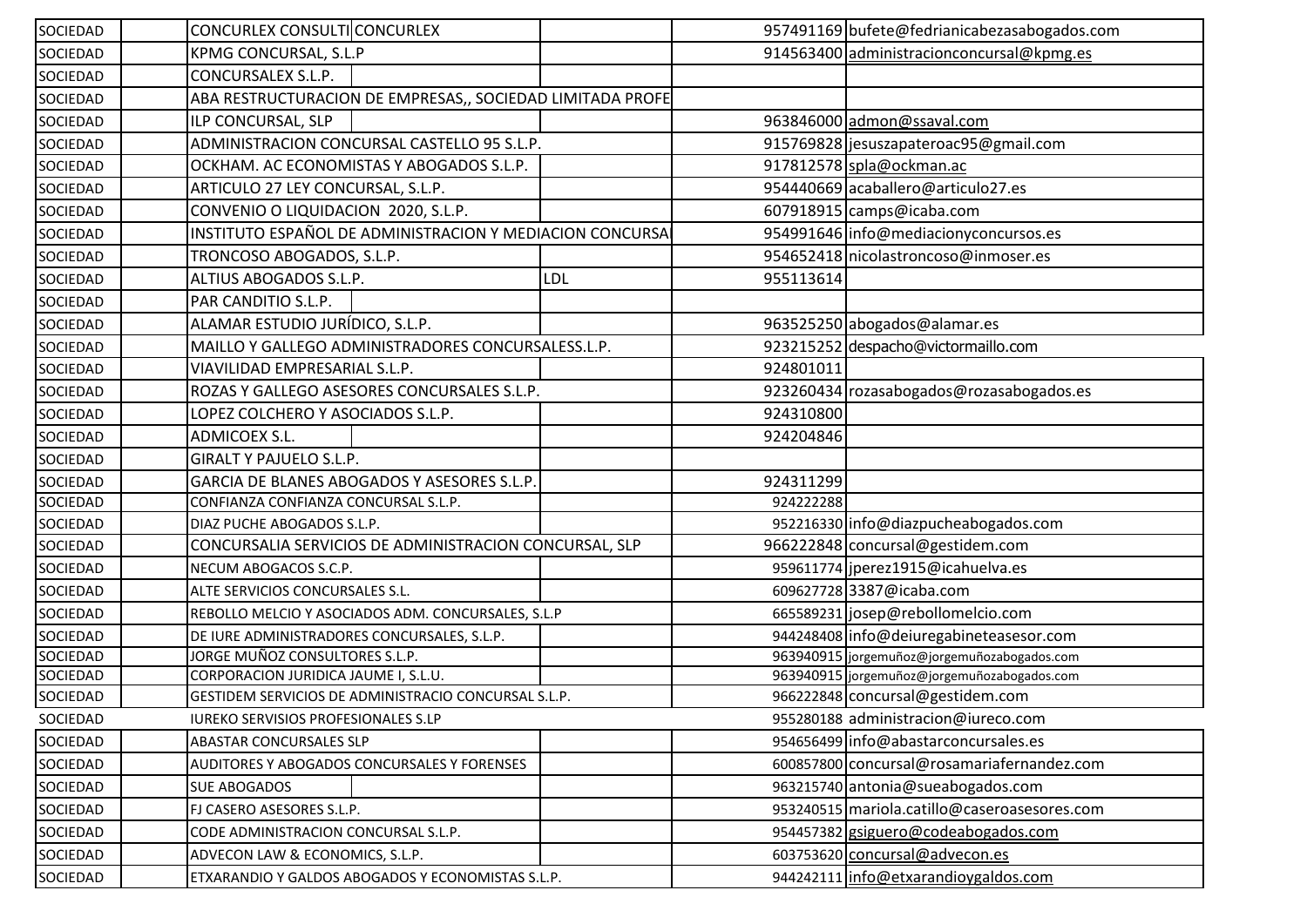| SOCIEDAD        | ADMINISTRACION DE INSOLVENCIA Y ASOCIADOS, S.L.P.           | 961451561 sgg@insoliure.com                                                        |
|-----------------|-------------------------------------------------------------|------------------------------------------------------------------------------------|
| SOCIEDAD        | IBERIA DE MEDIACION MERCANTIL, S.L.P.                       | 647759005 5570@icasevilla.org                                                      |
| SOCIEDAD        | LEX COMPLIANCE CONCURSAL, SLP                               | 600857800 concursal@rosamariafernandez.com                                         |
| SOCIEDAD        | ALTERS GABINETE JURIDICO, S.L.P.                            | 66452780 secretaria@alters.es                                                      |
| SOCIEDAD        | <b>AATI CONCURSAL SLP</b>                                   | 954224809 joaquin@aaticoncursal.es                                                 |
| SOCIEDAD        | AABAC ADMINISTRADORES CONCURSALES SLP                       | 915340270 jmcarrio@aabac.es                                                        |
| <b>SOCIEDAD</b> | <b>IBERIA ABOGADOS Y ADMINISTRADORES CONCURSALES S.L.P.</b> | 915902399 jhap@iberia-abogados.es                                                  |
| SOCIEDAD        | MEDLEY ADMINISTRACION CONCURSAL S.L.P.                      | 915627553 meley@medleyconcursal.com                                                |
| SOCIEDAD        | MARTIN MOLINA ADMINISTRADORES CONCURSALES Y JUDICIALES SLP  | 917578656 pedromartin@martinmolina.com                                             |
| SOCIEDAD        | ABSTOM CONCURSAL SLP                                        | 957491877 abstom@abstom.com                                                        |
| SOCIEDAD        | ADALTE ASESORES LEGALES Y TRIBUTARIOS SLP                   | 954293376 admon@adalteabogados.com                                                 |
| <b>SOCIEDAD</b> | UNION DE PROFESIONALES Y MEDIADORES CONCURSALES S.L.P.      | 957478197 adominguez@doant.es                                                      |
| SOCIEDAD        | SOLER&MANN ABOGADOS S.L.P.                                  | 963060866 secretaria@sanzsolermann.com                                             |
| SOCIEDAD        | KPMG ABOGADOS S.L.P.                                        | 914563400 administracionconcursal@kpmg.es                                          |
| SOCIEDAD        | CECA MAGÁN ABOGADOS S.L.P.                                  | 913484825 info@cecamagan.com                                                       |
| SOCIEDAD        | PARA TAX LEGAL & COMM. S.L.P.                               | 635614042 abogados@praconsultores.com                                              |
| <b>SOCIEDAD</b> | RI INSOLVENTIA S.L.P.                                       | 961451561 pedromartin@martinmolina.com                                             |
| SOCIEDAD        | INSOL IURE, S.L.P.                                          | 961451561 sgg@insoliure.com                                                        |
| <b>SOCIEDAD</b> | INSOL EXPERTOX CONCURSALES S.L.P.                           | 961451561 sgg@insoliure.com                                                        |
| SOCIEDAD        | ILEY CONRUSO DE ACREDORES S.L.P.                            | 606615968 sergio@iley.es                                                           |
| SOCIEDAD        | PKF ATTEST CONCURSAL S.L.P.                                 | 944243024 Aitziber Aguirre Gomez <aaguirre@pkf-attest.es></aaguirre@pkf-attest.es> |
| SOCIEDAD        | ANDERSEN TAX & LEGAL IBERIA SLP                             | 963527546 sanda.perez@es.andersen.com                                              |
| SOCIEDAD        | <b>MA ABOGADOS ESTUDIO JURIDICO SLP</b>                     | 914516157 concursal@maabogados.com                                                 |
| <b>SOCIEDAD</b> | POLARIS SERVICIOS JURIDICOS S.L.P.                          | concursos@polarisabogados.com<br>912163881-647478481                               |
| SOCIEDAD        | LENER ADMINISRACIONES CONCURSALES S.L.P.                    | silviafalvarez@lener.es                                                            |
| SOCIEDAD        | MGI CONCURSAL.SLP                                           | 911095710 mgiconcursal@mgiconcursal.com                                            |
| SOCIEDAD        | PLUTA ABOGADOS Y ADMINISTRACIONES CONCURSALES S.L.          | 915777241-669007333<br>xavier.garcia@pluta.es                                      |
| SOCIEDAD        | <b>GOFER ASECON SLP</b>                                     | 954652418-670020520<br>nuria@inmoser.es                                            |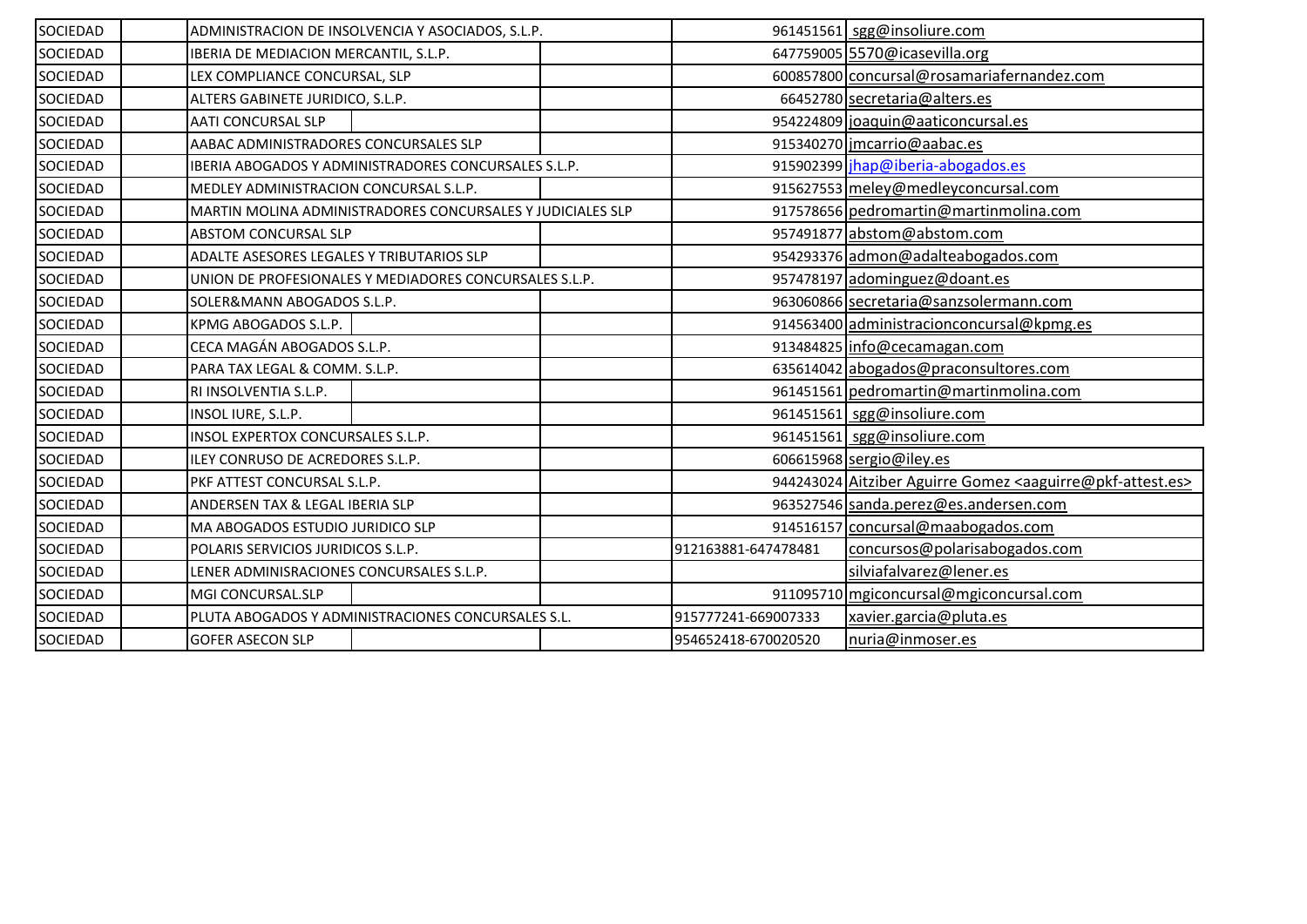| poblacion    |
|--------------|
| Azuaga       |
| Mérida       |
| Don Benito   |
| Badajoz      |
| Badajoz      |
| Badajoz      |
| Castuera     |
| Almendralejo |
| Badajoz      |
| Zafra        |
| Badajoz      |
| Mérida       |
| Badajoz      |
| Badajoz      |
| Badajoz      |
| Badajoz      |
| Almendralejo |
| Badajoz      |
| Mérida       |
| Badajoz      |
| Mérida       |
| Badajoz      |
| Badajoz      |
| Mérida       |
| Badajoz      |
| Mérida       |
| Badajoz      |
| Badajoz      |
| Badajoz      |
| Badajoz      |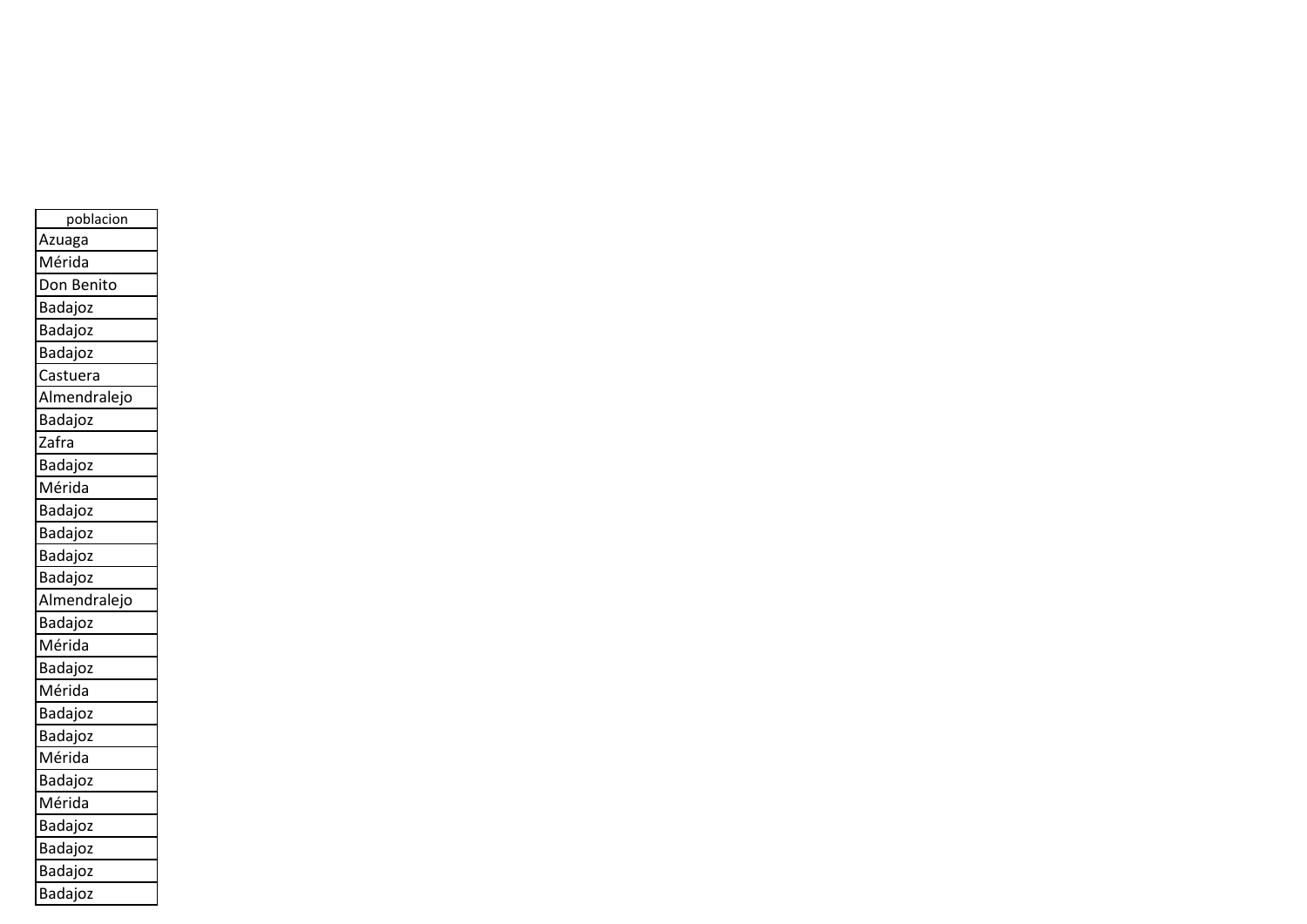| Badajoz                   |
|---------------------------|
| Badajoz                   |
| Badajoz                   |
| Badajoz                   |
| Almendralejo              |
| Badajoz                   |
| Badajoz                   |
| Fuente de Cantos          |
| Almendralejo              |
| Badajoz                   |
| Hinojosa del Valle        |
| Badajoz                   |
| Badajoz                   |
| Badajoz                   |
| Mérida                    |
| Badajoz                   |
| Badajoz                   |
| Badajoz                   |
| Villafranca de Los Barros |
| Almendralejo              |
| Badajoz                   |
| Villafranca de Los Barros |
| Badajoz                   |
| Fuente del Maestre        |
| Badajoz                   |
| Mérida                    |
| Almendralejo              |
| Badajoz                   |
| Badajoz                   |
| Badajoz                   |
| Don Benito                |
| Villanueva de La Serena   |
| Mérida                    |
| Olivenza                  |
| Badajoz                   |
| Villanueva del Fresno     |
| Orellana La Vieja         |
| Almendralejo              |
| Mérida                    |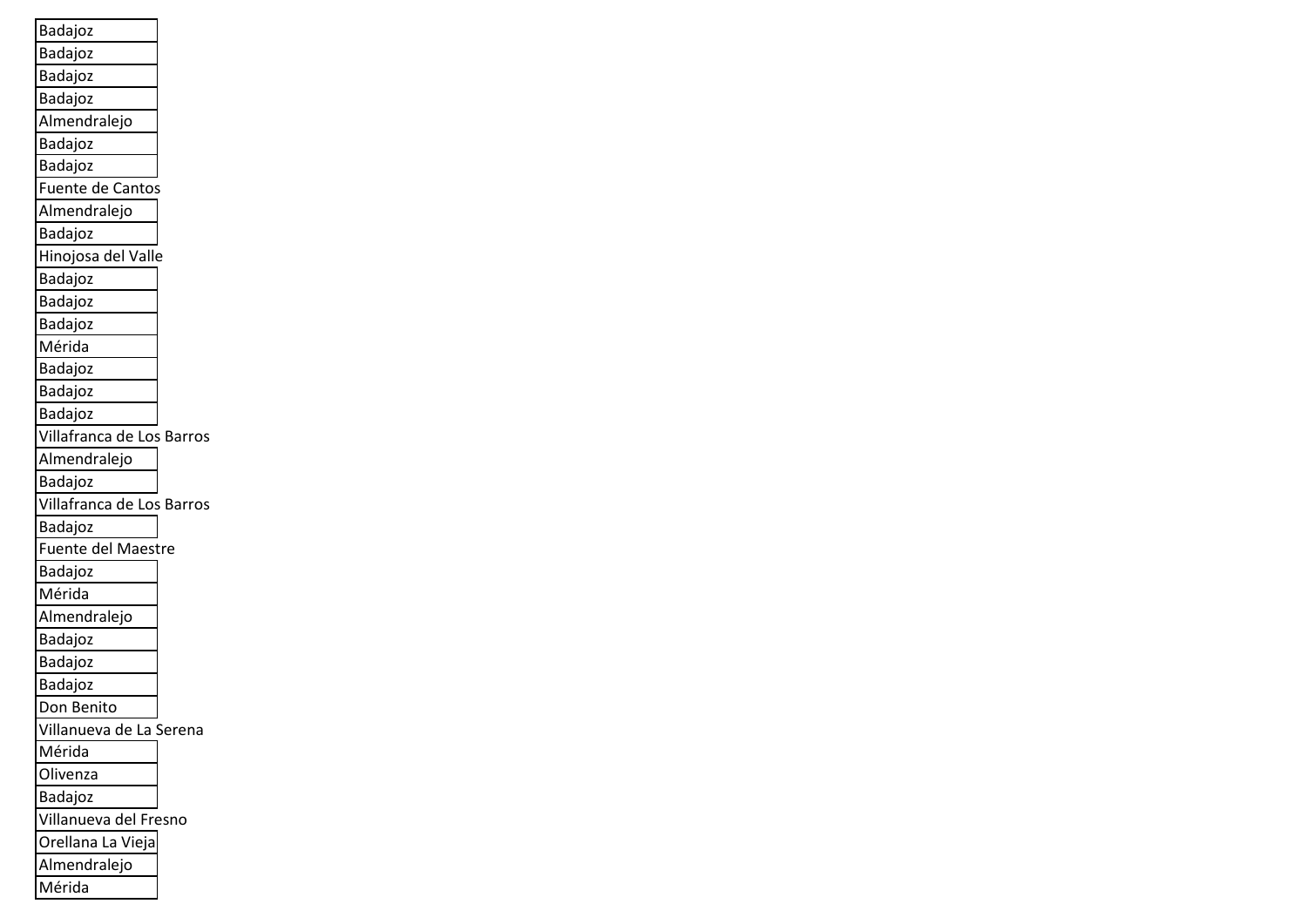| Badajoz          |
|------------------|
| Badajoz          |
| Aceuchal         |
| Mérida           |
| Almendralejo     |
| Don Benito       |
| Almendralejo     |
| Badajoz          |
| Badajoz          |
| Garbayuela       |
| Mérida           |
| Badajoz          |
| Badajoz          |
| Mérida           |
| Don Benito       |
| Badajoz          |
| Badajoz          |
| Badajoz          |
| Barcarrota       |
| Mérida           |
| Mérida           |
| Badajoz          |
| Badajoz          |
| Badajoz          |
| Don Benito       |
| Badajoz          |
| <b>Badajoz</b>   |
| Almendralejo     |
| Don Benito       |
| Badajoz          |
| Mérida           |
| Talavera La Real |
| Almendralejo     |
| Badajoz          |
| Badajoz          |
| Badajoz          |
| Almendralejo     |
| Badajoz          |
| Badajoz          |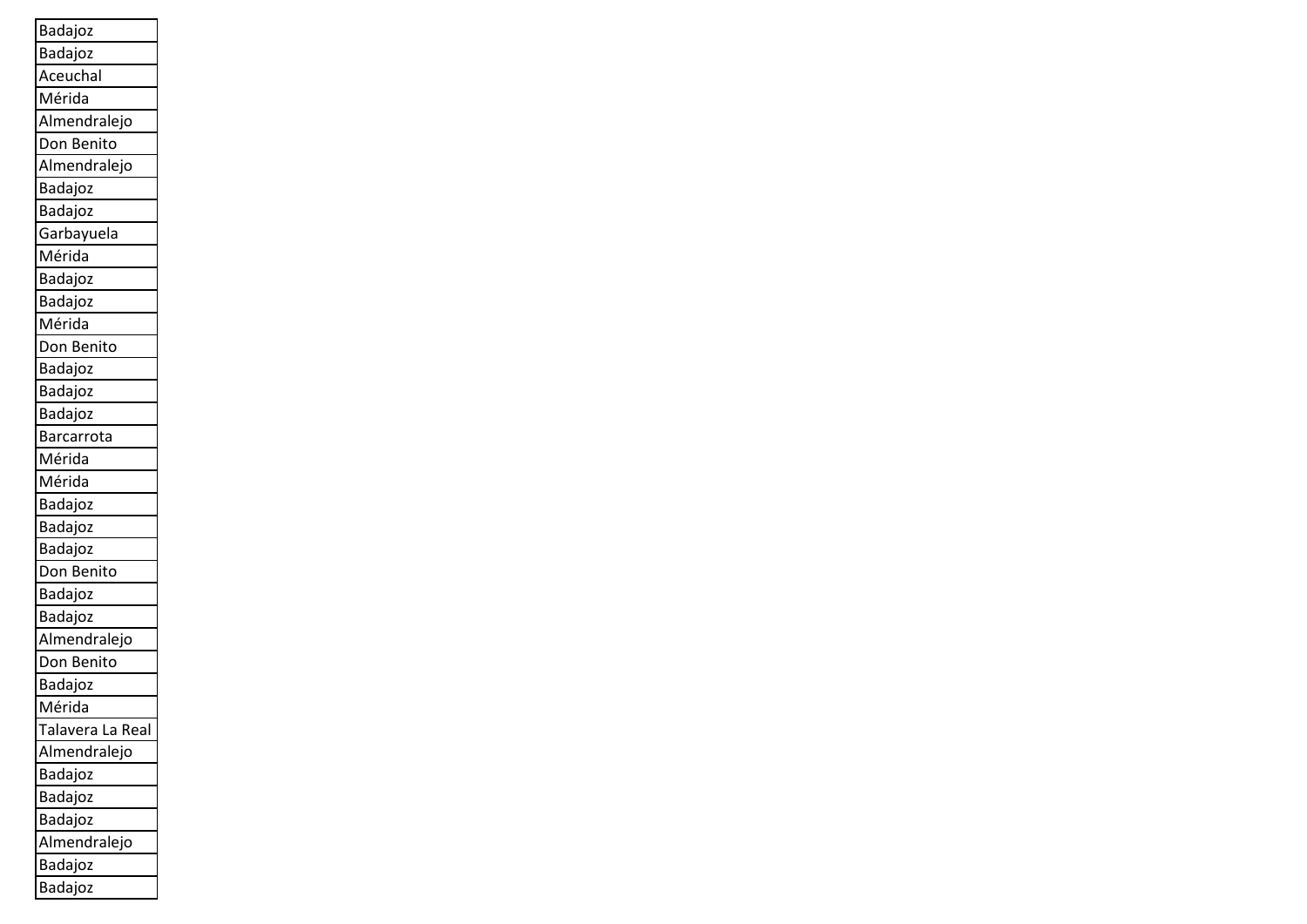| Badajoz                   |  |
|---------------------------|--|
| Badajoz                   |  |
| Badajoz                   |  |
| Badajoz                   |  |
| Badajoz                   |  |
| Montijo                   |  |
| Badajoz                   |  |
| Badajoz                   |  |
| Badajoz                   |  |
| Mérida                    |  |
| Aceuchal                  |  |
| Mérida                    |  |
| Montijo                   |  |
| Don Benito                |  |
| Badajoz                   |  |
| Badajoz                   |  |
| Badajoz                   |  |
| Don Benito                |  |
| Zarza (La)                |  |
| Badajoz                   |  |
| Almendralejo              |  |
| Don Benito                |  |
| Badajoz                   |  |
| Azuaga                    |  |
| Badajoz                   |  |
| Badajoz                   |  |
| Mérida                    |  |
| Badajoz                   |  |
| Almendralejo              |  |
| Almendralejo              |  |
| Almendralejo              |  |
| Almendralejo              |  |
| Mérida                    |  |
| Badajoz                   |  |
| Badajoz                   |  |
| Almendralejo              |  |
| <b>Fuente del Maestre</b> |  |
| Badajoz                   |  |
| Badajoz                   |  |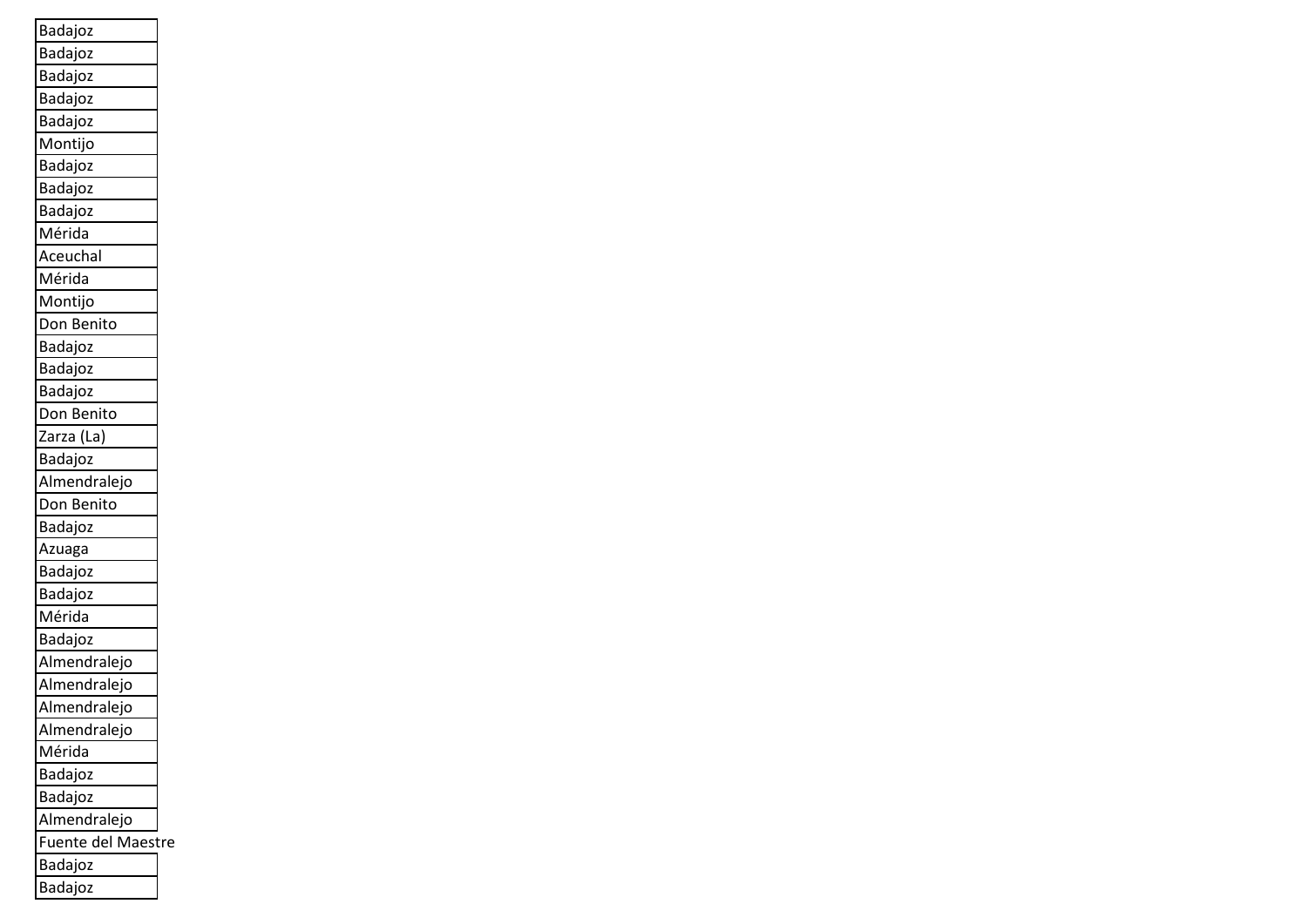| Mérida                    |  |
|---------------------------|--|
| Badajoz                   |  |
| Badajoz                   |  |
| Badajoz                   |  |
| Mérida                    |  |
| Badajoz                   |  |
| Almendralejo              |  |
| Zafra                     |  |
| Pueblo Nuevo del Guadiana |  |
| Badajoz                   |  |
| Badajoz                   |  |
| Badajoz                   |  |
| Badajoz                   |  |
| Badajoz                   |  |
| Badajoz                   |  |
| Badajoz                   |  |
| Almendralejo              |  |
| Merida                    |  |
| Merida                    |  |
| Oliva de la frontera      |  |
| Madrid                    |  |
| Madrid                    |  |
| Badajoz                   |  |
| Oviedo                    |  |
| Madrid                    |  |
| Madrid                    |  |
| Madrid                    |  |
| Madrid                    |  |
| Badajoz                   |  |
| Madrid                    |  |
| Madrid                    |  |
| Madrid                    |  |
| Salamanca                 |  |
| Madrid                    |  |
| Badajoz                   |  |
| Cáceres                   |  |
| Badajoz                   |  |
| Hueros (Los)              |  |
| Oviedo                    |  |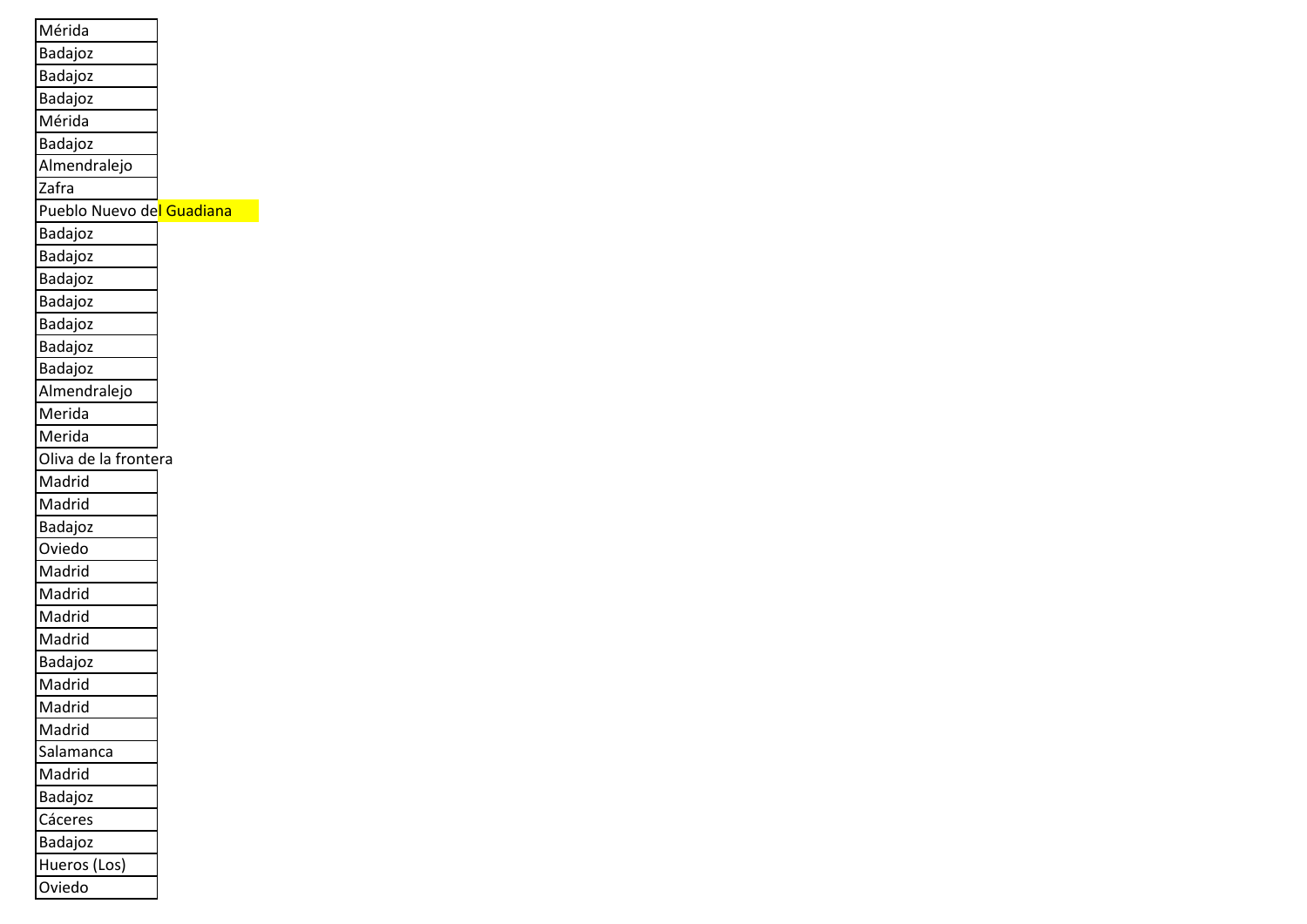| Madrid        |
|---------------|
| Madrid        |
| Madrid        |
| Oviedo        |
| Salamanca     |
| Madrid        |
| Mérida        |
| Madrid        |
| Badajoz       |
| Villarcayo    |
| <b>Bilbao</b> |
| Madrid        |
| Logroño       |
| Madrid        |
| Madrid        |
| Valencia      |
| Valencia      |
| Valencia      |
| Badajoz       |
| Jaén          |
| Jaén          |
| Sevilla       |
| Sevilla       |
| Sevilla       |
| Sevilla       |
| Sevilla       |
| Badajoz       |
| Sevilla       |
| Sevilla       |
| Sevilla       |
|               |
| Madroñera     |
| Aviles        |
| Castellon     |
| Valencia      |
|               |
| Sevilla       |
| Córdoba       |
| Córdoba       |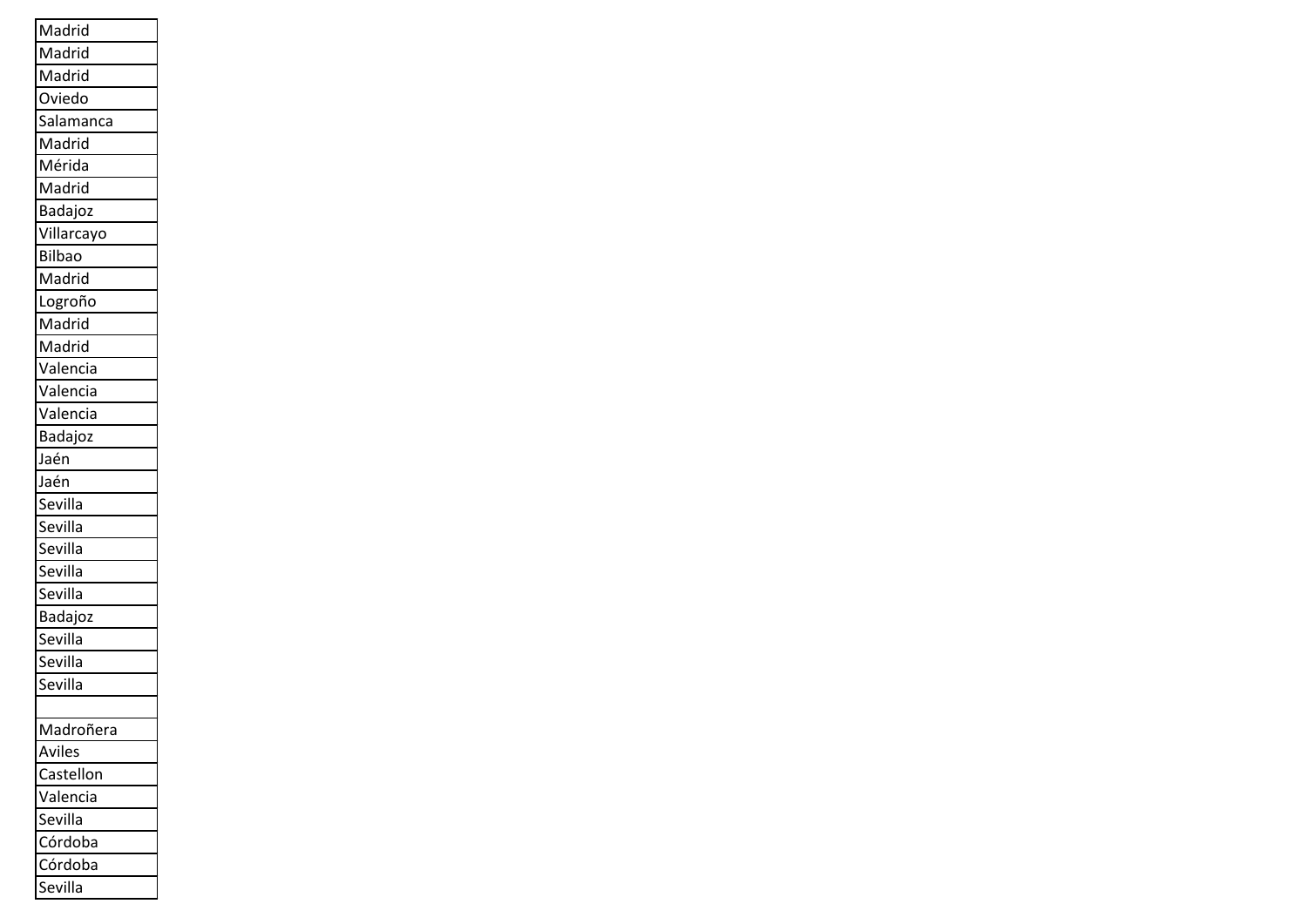| Madrid                       |  |
|------------------------------|--|
| Valencia                     |  |
| Badajoz                      |  |
| Madrid                       |  |
| Vigo                         |  |
| Madrid                       |  |
| Madrid                       |  |
| Palma (La)                   |  |
| Badajoz                      |  |
| Badajoz                      |  |
| Palma                        |  |
| Palma                        |  |
| San Fernando                 |  |
| Cádiz                        |  |
| Valencia                     |  |
| Valencia                     |  |
| Barberà del Vallès           |  |
| Madrid                       |  |
| Valencia                     |  |
| Hospitalet de Llobregat (L') |  |
| Badajoz                      |  |
| Badajoz                      |  |
| Madrid                       |  |
| Oviedo                       |  |
| Madrid                       |  |
| Madrid                       |  |
| Madrid                       |  |
| Palmas de Gran Canaria (Las) |  |
|                              |  |
| Dos Hermanas                 |  |
| Sevilla                      |  |
| Almendralejo                 |  |
| Madrid                       |  |
| Valencia                     |  |
| Dos Hermanas                 |  |
| Castellon                    |  |
| Valencia                     |  |
| Madrid                       |  |
| Madrid                       |  |

ш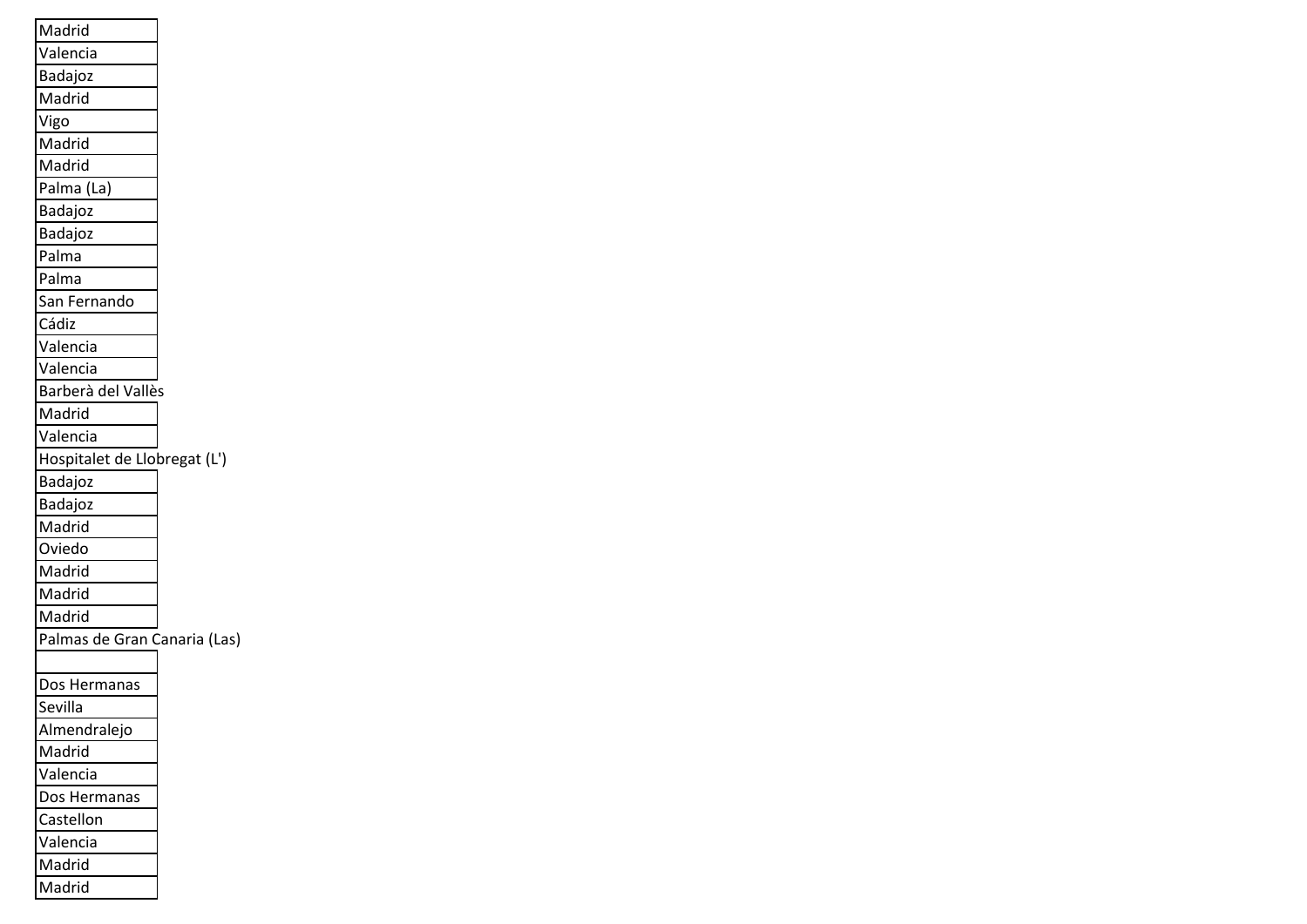| <b>CACERES</b>               |
|------------------------------|
| Oviedo                       |
| Palencia                     |
| Valencia                     |
| Badajoz                      |
| Madrid                       |
| Madrid                       |
| Almendralejo                 |
| Palmas de Gran Canaria (Las) |
| Hervás                       |
| Badajoz                      |
| Don Benito                   |
| Valencia                     |
| Cáceres                      |
|                              |
| Valencia                     |
| Barcelona                    |
| Sant Feliu de Llobregat      |
| Madrid                       |
| Quintana de la Serena        |
| Valencia                     |
| Madrid                       |
| Madrid                       |
| Jerez de la Frontera         |
| Zaragoza                     |
| Plasencia                    |
| Salamanca                    |
| Navarra                      |
| Malaga                       |
| Salamanca                    |
| Huelva                       |
| Barcelona                    |
| Madrid                       |
| Don Benito                   |
| Girona                       |
| Vizcaya                      |
| Sevilla                      |
| Valencia                     |
| Vizcaya                      |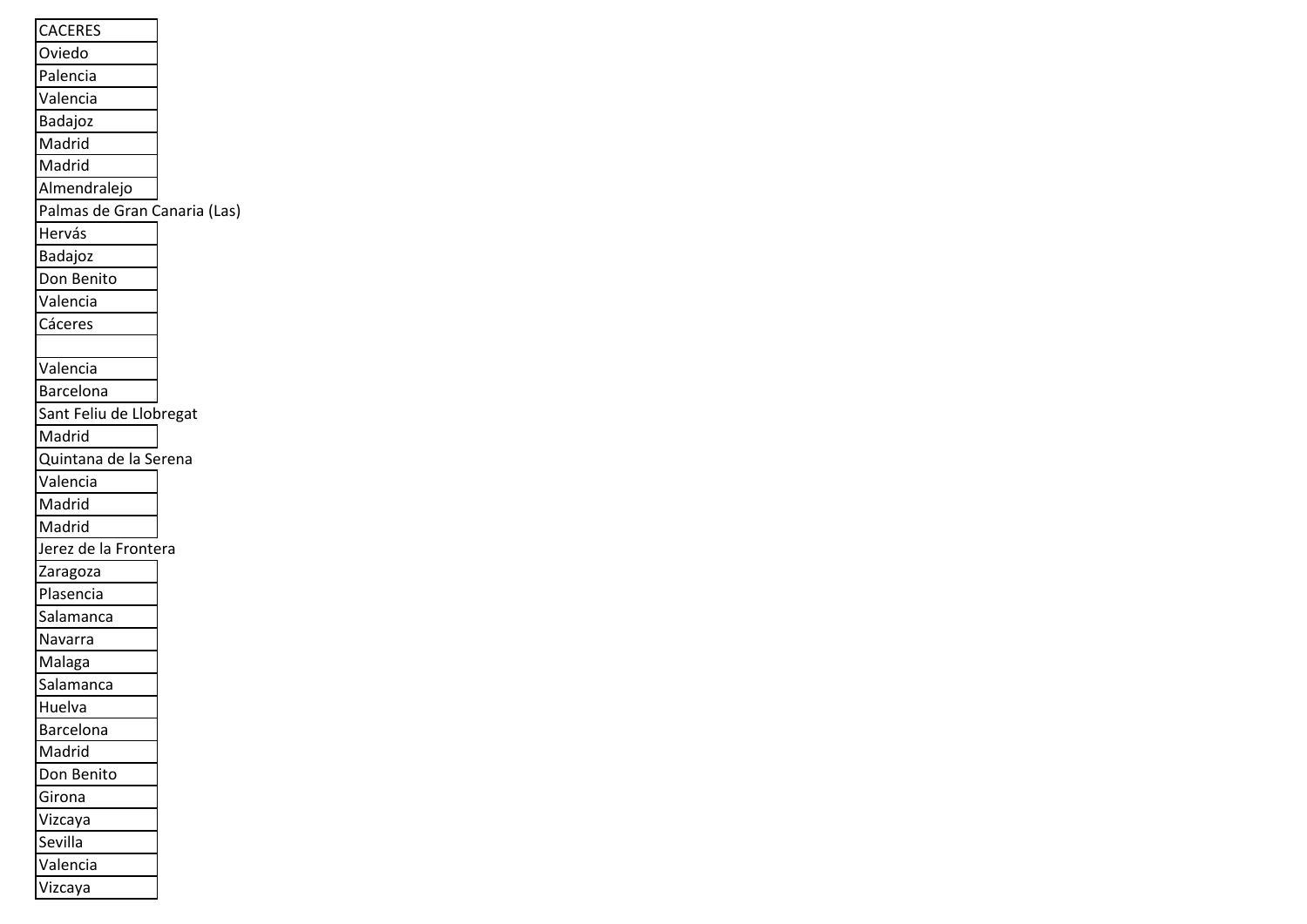| Sevilla       |
|---------------|
| Madrid        |
| Valencia      |
| Sevilla       |
| Huelva        |
| Badajoz       |
| Elche         |
| Sevilla       |
| Sevilla       |
| Sevilla       |
| Sevilla       |
| Sevilla       |
| Malaga        |
| Malaga        |
| Sevilla       |
| Sevilla       |
| Granada       |
| Sevilla       |
| Madrid        |
| <b>Bilbao</b> |
| Valencia      |
| Madrid        |
| Malaga        |
| Madrid        |
| Madrid        |
| Cáceres       |
| Madrid        |
| Alicante      |
| Madrid        |
| Sevilla       |
| Salamanca     |
| Valencia      |
| Valencia      |
| Sevilla       |
| Malaga        |
| Sevilla       |
| Badajoz       |
| Sevilla       |
| Madrid        |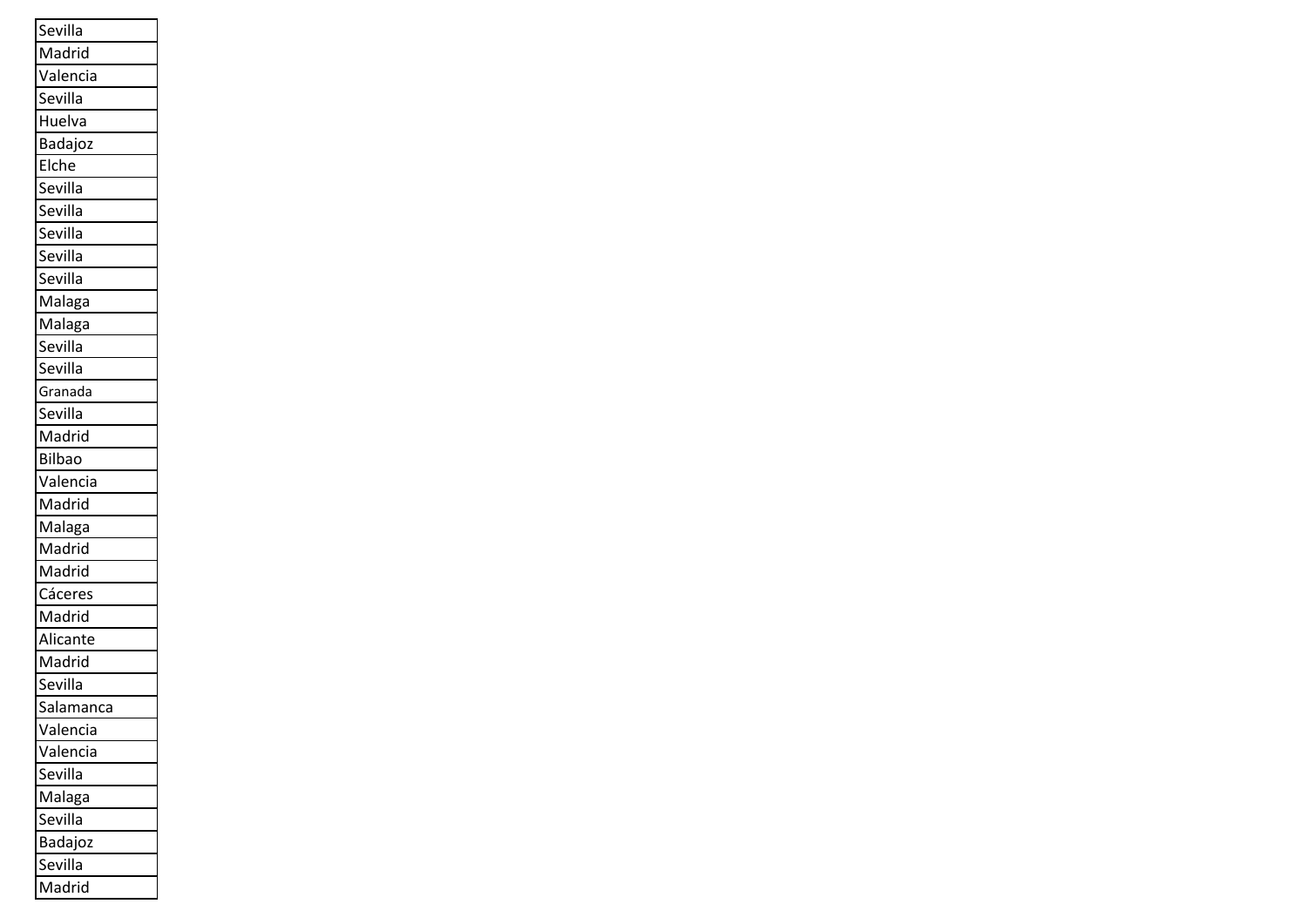| Madrid                |  |
|-----------------------|--|
| Sevilla               |  |
| Valencia              |  |
| Valencia              |  |
| Valencia              |  |
| Madrid                |  |
| <b>Islas Baleares</b> |  |
| <b>Islas Baleares</b> |  |
| Madrid                |  |
| Madrid                |  |
| Madrid                |  |
| Cordoba               |  |
| Merida                |  |
| Sevilla               |  |
| Madrid                |  |
| Valencia              |  |
| Jerez de la Frontera  |  |
| Jerez de la Frontera  |  |
| Sevilla               |  |
| Sevilla               |  |
| Sevilla               |  |
| Cordoba               |  |
| Madrid                |  |
| Valencia              |  |
| Madrid                |  |
| Madrid                |  |
| Sevilla               |  |
| Sevilla               |  |
| Sevilla               |  |
| Madrid                |  |
| Sevilla               |  |
| <b>Barcelona</b>      |  |
| Barcelona             |  |
| Barcelona             |  |
| Sevilla               |  |
| Sevilla               |  |
| Valencia              |  |
| Malaga                |  |
| Sevilla               |  |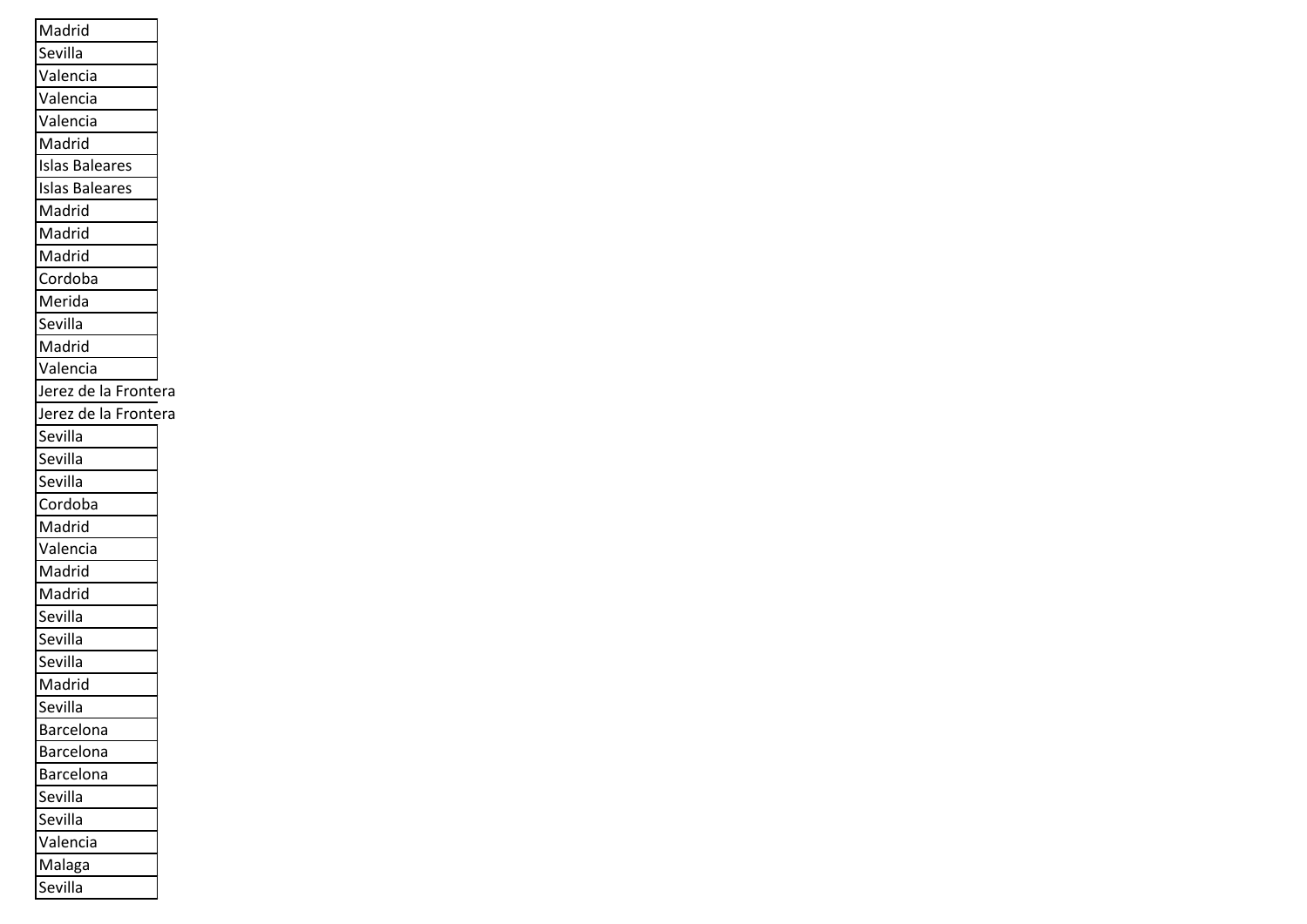| Valencia         |
|------------------|
| Valencia         |
| Valencia         |
| Madrid           |
| Sevilla          |
| Madrid           |
| Sevilla          |
| Madrid           |
| Madrid           |
| Madrid           |
| Ourense          |
| Don Benito       |
| Malaga           |
| Sevilla          |
| Ávila            |
| Zafra            |
| Badajoz          |
| Badajoz          |
| Badajoz          |
| Badajoz          |
| Castuera         |
|                  |
| Badajoz          |
| Palma            |
| Badajoz          |
| Jaén             |
| Jaén             |
| Ponferrada       |
| Vigo             |
|                  |
|                  |
| Badajoz          |
| <b>Barcelona</b> |
|                  |
|                  |
| Madrid           |
| Madrid           |
| Madrid           |
| Madrid           |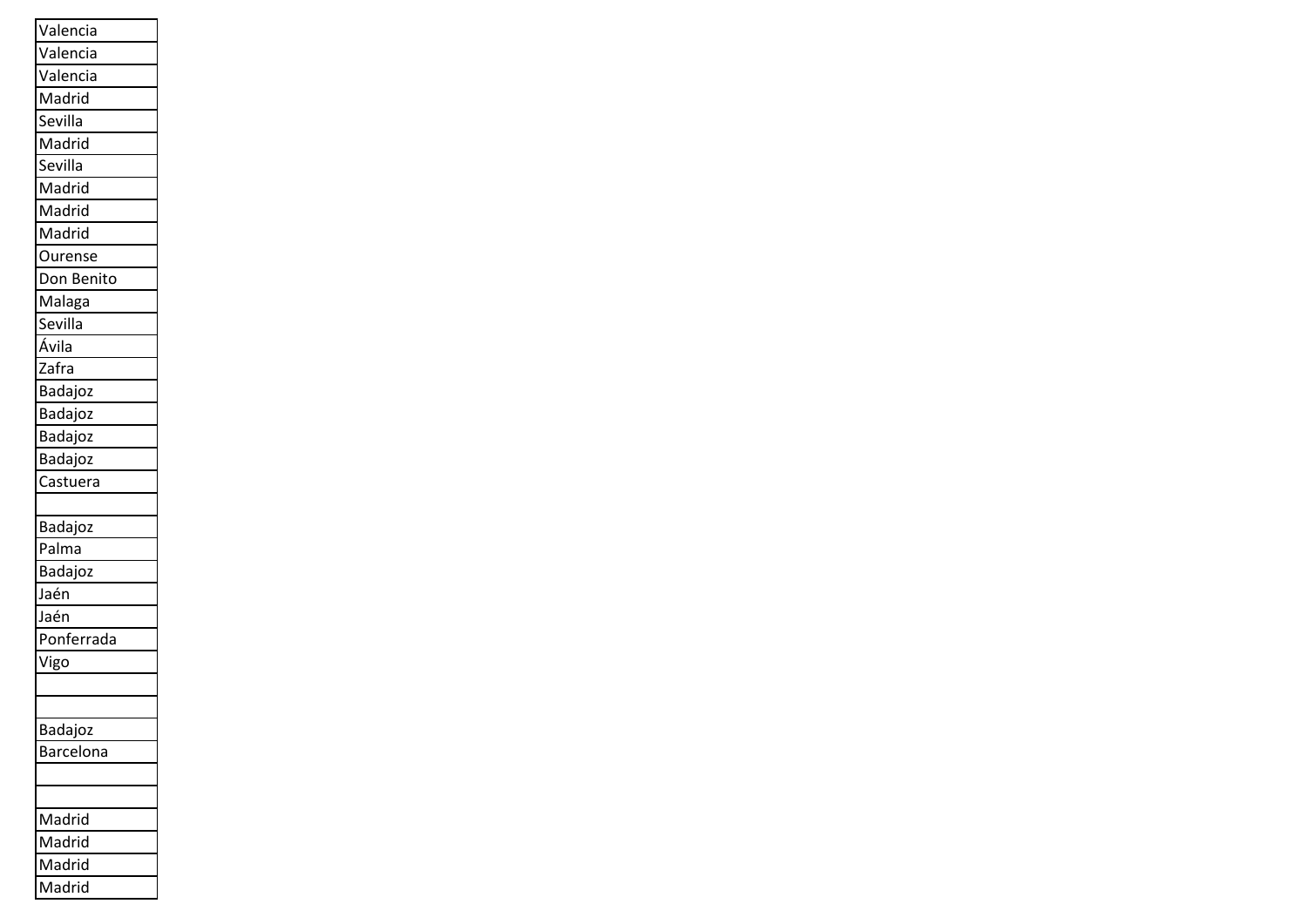| Cordoba               |
|-----------------------|
| Madrid                |
|                       |
|                       |
| Valencia              |
| Madrid                |
| Madrid                |
| Sevilla               |
| Sevilla               |
| Sevilla               |
| Sevilla               |
| Sevilla               |
| Valentia              |
| Valencia              |
| Salamanca             |
| Don Benito            |
| Salamanca             |
| Mérida                |
| Badajoz               |
|                       |
| Badajoz<br>Mérida     |
| Badajoz               |
| Malaga                |
| Elche/Elx             |
| Huelva                |
| Almendralejo          |
| Girona                |
| Vizcaya               |
| Valencia              |
| Valencia              |
| Elche                 |
| Sevilla               |
| Sevilla               |
| Quintana de la Serena |
| Valencia              |

Sevilla

Barcelona

Bilbao